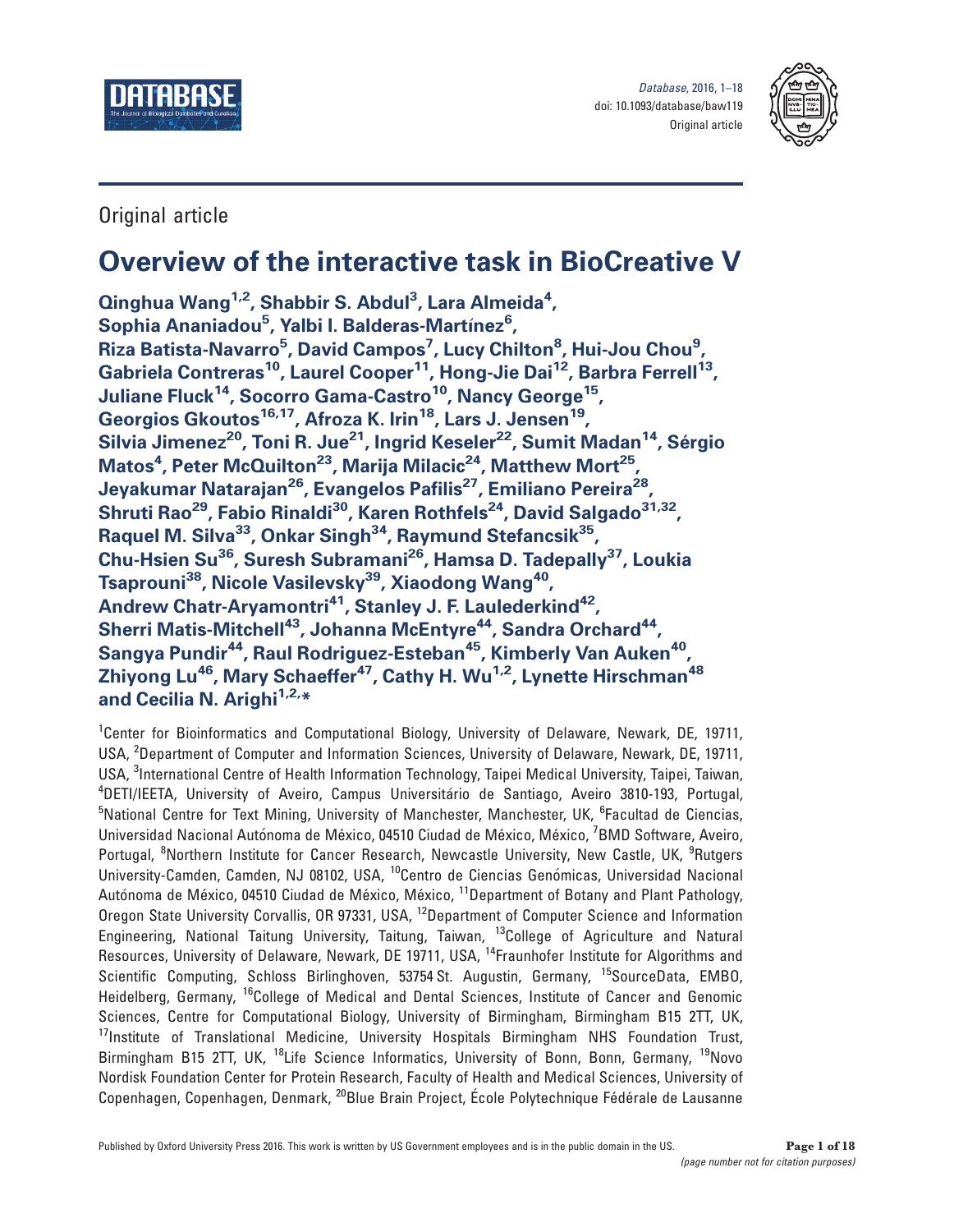(EPFL) Biotech Campus, Geneva, Switzerland, <sup>21</sup> Prince of Wales Clinical School, University of New South Wales NSW, Sydney, New South Wales, Australia, <sup>22</sup>SRI International, Menlo Park, CA 94025, USA, <sup>23</sup>Oxford e-Research Centre, University of Oxford, Oxford, UK, <sup>24</sup>Department of Informatics and Bio-Computing, Ontario Institute for Cancer Research, Toronto, ON M5G0A3, Canada, 25HGMD, Institute of Medical Genetics, Cardiff University, Heath Park, Cardiff, UK, <sup>26</sup>Department of Bioinformatics, Bharathiar University, Coimbatore, Tamil Nadu, India, <sup>27</sup>Institute of Marine Biology, Biotechnology and Aquaculture, Hellenic Centre for Marine Research, Heraklion, Crete, Greece,  $^{28}$ Microbial Genomics and Bioinformatics Group, Max Planck Institute for Marine Microbiology, Bremen, Germany, 29Innovation Center for Biomedical Informatics (ICBI), Georgetown University, Washington, DC 20007, USA, <sup>30</sup>Institute of Computational Linguistics, University of Zurich, Zurich, Switzerland, <sup>31</sup>GMGF, Aix-Marseille Universite, 13385 Marseille, France, <sup>32</sup>Inserm, UMR\_S 910, 13385 Marseille, France, <sup>33</sup>Department of Medical Sciences, iBiMED & IEETA, University of Aveiro, 3810-193 Aveiro, Portugal, <sup>34</sup>Taipei Medical University Graduate Institute of Biomedical informatics, Taipei, Taiwan, <sup>35</sup>Department of Genetics, University of Cambridge, Cambridge, UK, <sup>36</sup>Institute of Information Science, Academia Sinica, Taipei, Taiwan, <sup>37</sup>Freelance Scientific Curator, Cleveland, OH, USA, 38Institute of Sport and Physical Activity Research (ISPAR), University of Bedfordshire, Bedford, UK, 39Ontology Development Group, Oregon Health & Science University, Portland, OR 97239, USA, 40WormBase Consortium, Division of Biology and Biological Engineering, California Institute of Technology, Pasadena, CA 91125, USA,  $41$ Institute for Research in Immunology and Cancer, Université de Montréal, Montréal, Canada, <sup>42</sup>Medical College of Wisconsin, Milwaukee, WI 53226, USA, <sup>43</sup>Reed Elsevier, Philadelphia, PA 19103, USA, 44European Bioinformatics Institute (EMBL-EBI), Hinxton, UK, <sup>45</sup>Roche Innovation Center Basel, F. Hoffmann-La Roche Ltd, Basel, Switzerland, <sup>46</sup>National Center for Biotechnology Information (NCBI), National Institutes of Health, Bethesda, MD 20894, USA, <sup>47</sup>MaizeGDB USDA ARS and University of Missouri, Columbia, MO 65211, USA and <sup>48</sup>The MITRE Corporation, Bedford, MA 01730, USA

 $*$ Corresponding author: Tel:  $+1$  302 831 3444; Fax:  $+1$  302 831 4841; Email: arighi@dbi.udel.edu

Citation details: Wang, Q., Abdul, S.S., Almeida, L., et al. Overview of the interactive task in BioCreative V. Database (2016) Vol. 2016: article ID baw119; doi:10.1093/database/baw119.

Received 4 April 2016; Revised 27 July 2016; Accepted 28 July 2016

#### Abstract

Fully automated text mining (TM) systems promote efficient literature searching, retrieval, and review but are not sufficient to produce ready-to-consume curated documents. These systems are not meant to replace biocurators, but instead to assist them in one or more literature curation steps. To do so, the user interface is an important aspect that needs to be considered for tool adoption. The BioCreative Interactive task (IAT) is a track designed for exploring user-system interactions, promoting development of useful TM tools, and providing a communication channel between the biocuration and the TM communities. In BioCreative V, the IAT track followed a format similar to previous interactive tracks, where the utility and usability of TM tools, as well as the generation of use cases, have been the focal points. The proposed curation tasks are user-centric and formally evaluated by biocurators. In BioCreative V IAT, seven TM systems and 43 biocurators participated. Two levels of user participation were offered to broaden curator involvement and obtain more feedback on usability aspects. The full level participation involved training on the system, curation of a set of documents with and without TM assistance, tracking of time-on-task, and completion of a user survey. The partial level participation was designed to focus on usability aspects of the interface and not the performance per se. In this case, biocurators navigated the system by performing predesigned tasks and then were asked whether they were able to achieve the task and the level of difficulty in completing the task. In this manuscript, we describe the development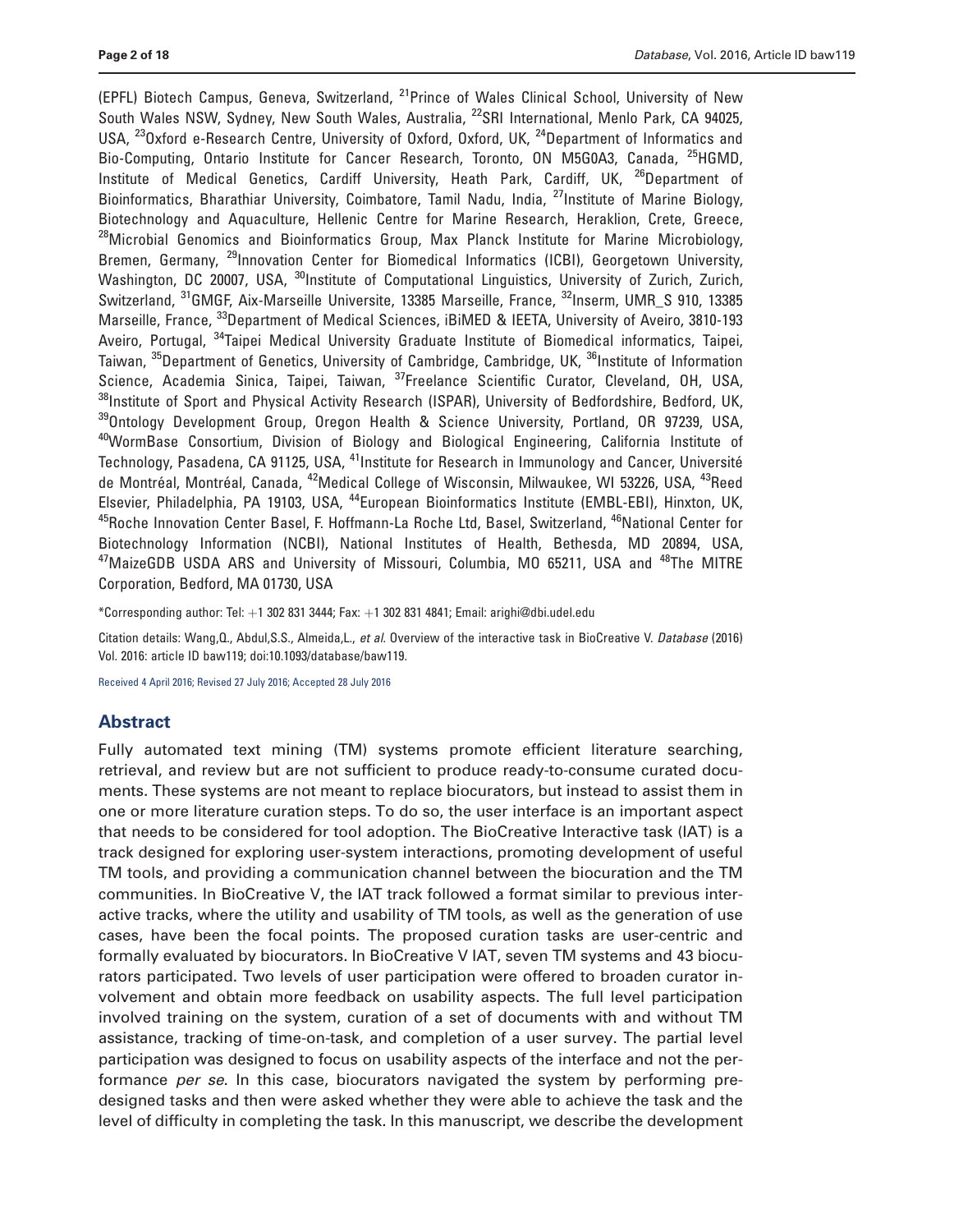of the interactive task, from planning to execution and discuss major findings for the systems tested.

Database URL: <http://www.biocreative.org>

#### Introduction

BioCreative: Critical Assessment of Information Extraction in Biology is an international community-wide effort that evaluates text mining (TM) and information extraction (IE) systems applied to the biomedical domain (1–5). A unique characteristic of this effort is its collaborative and interdisciplinary nature, as it brings together experts from various fields, including TM, biocuration, publishing and bioinformatics. Therefore, evaluation is tailored towards specific needs of these communities. BioCreative has been working closely with biocurators to understand the various curation workflows, the TM tools that are being used and their major needs ([6](#page-16-0), [7](#page-16-0)). To address the barriers in using TM in biocuration, BioCreative has been conducting user requirements analysis and user-based evaluations, and fostering standards development for TM tool re-use and integration. The BioCreative Interactive text mining Task (IAT) introduced in BioCreative III ([8,](#page-16-0) [9](#page-16-0)) has served as a means to observe the approaches, standards and functionalities used by state-of-the-art TM systems with potential applications in the biocuration domain. The IAT task also provides a means for biocurators to be directly involved in the testing of TM systems. IAT consists of demonstration and evaluation of web-based systems addressing literature curation tasks, evaluated by biocurators on performance and usability. One of the main goals is to collect data from biocurators testing the systems, and provide useful feedback to developers on possible enhancements and how to better tailor their system for biocuration. The benefits are multifold, including: direct communication and interaction; exposure to new TM tools that can be potentially adapted and integrated into the biocuration workflow, contribution to the development of systems that meet the needs of the biocuration community and dissemination of findings in proceedings and peerreviewed journal articles. A User Advisory Group (UAG, [http://www.biocreative.org/about/biocreative-v/user-advis](http://www.biocreative.org/about/biocreative-v/user-advisory-group) [ory-group](http://www.biocreative.org/about/biocreative-v/user-advisory-group)), representing a diverse group of users with literature-based curation needs, has been assisting in the design and assessment of the IAT. In particular, in BioCreative V the UAG was engaged in multiple aspects of the task, including preparing the requirements for the systems, reviewing the user survey, recruiting biocurators and testing the systems. Some tasks proposed in IAT build on previous BioCreative outcomes. For example, BioCreative

IV included a panel session, sponsored by the Department of Energy (DOE), on the TM needs of the metagenomics community which studies the genetic material recovered directly from environmental samples. The discussions from this session inspired the participation of a team in the IAT task specifically to address the extraction of environmental and species metadata from free text. Similarly, three teams that participated in BioCreative IV, participated again in BioCreative V with their systems presenting enhancements based on feedback from previous participation.

It is worth noting that the interactive activities have gained traction in the last few years, beyond BioCreative context. For example, in recognition of potential barriers that may inhibit the widespread adoption of biomedical software, the 2014 i2b2 Challenge introduced a special track, Track 3—Software Usability Assessment, which highlighted usability issues and therefore limitation of use/ adoption of biomedical software ([10\)](#page-16-0). Also, in parallel to IAT track, BioCreative V has introduced the Collaborative Biocurator Assistant Task (BioC) [\(11\)](#page-16-0), which explores the integration of the BioC format [\(12](#page-16-0)) output from different TM modules to provide a system for literature curation of protein–protein interactions tailored for the BioGrid Database ([13\)](#page-16-0).

The current article describes the IAT task, the workflow of the IAT activities, the participating TM systems and the results from the user evaluation.

#### **Methods**

### Call for participation: systems and user recruitment

Teams were invited to present a web-based system that could address a biocuration task of their choice. The systems were expected to follow the requirements proposed in the call for participation (CFP, [http://www.biocreative.org/](http://www.biocreative.org/tasks/biocreative-v/track-5-IAT) [tasks/biocreative-v/track-5-IAT](http://www.biocreative.org/tasks/biocreative-v/track-5-IAT)). Selection of participating systems was based on the evaluation of a document containing the description of the system, including the relevance of the proposed task to the targeted community, use of standards (vocabularies and ontologies) and baseline performance evaluation of the system or its components.

In addition, we invited biocurators to participate in the evaluation of such systems via the International Biocuration Society mailing list, and with the help from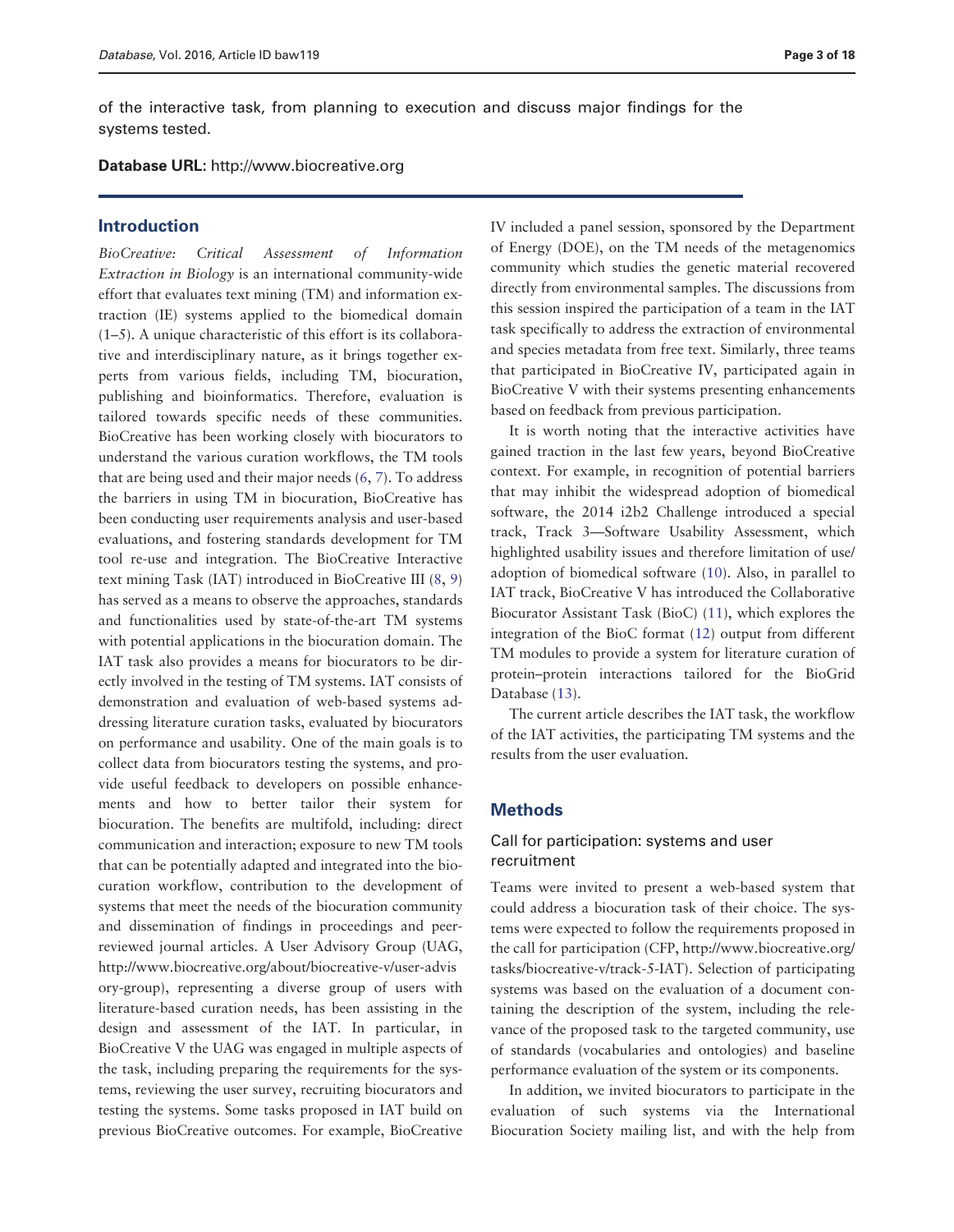UAG members. This user study was conducted remotely. Two levels of participation were offered: full (total commitment time of approximately 12 h per system) which involved training, performing pre-designed tasks, curating a set of documents and completing a user survey; and partial (total commitment time of approximately 30 min to 1 h per system) which involved performing basic pre-designed tasks at the system's website, and providing feedback via a user survey. The timespan to complete the activity was 6 weeks. Table 1 shows the suggested timeline for the full level participation activity.

#### Evaluation

#### Survey software

For the usability test and surveys, we reviewed and followed guidelines outlined in usability websites (e.g. [http://](http://www.usability.gov) [www.usability.gov](http://www.usability.gov)). All surveys and activities were prepared and presented to the user via the SurveyMonkey interface ([https://www.surveymonkey.com\)](https://www.surveymonkey.com) and responses were collected in CSV format. Surveys were based on a five-point Likert-type scale [\(14](#page-16-0)). User responses to survey questions were converted from a semantic scale to a numerical scale of 1–5, ranging from most negative to most positive feedback, respectively.

All the pre-designed tasks and surveys described in this section can be accessed from the BioCreative website (IAT Surveys, [http://www.biocreative.org/media/store/](http://www.biocreative.org/media/store/files/2015/IATsystemsurveys2015.pdf) [files/2015/IATsystemsurveys2015.pdf](http://www.biocreative.org/media/store/files/2015/IATsystemsurveys2015.pdf) and [Supplementary](http://databa.oxfordjournals.org/lookup/suppl/doi:10.1093/databa/baw120/-/DC1) [File S1](http://databa.oxfordjournals.org/lookup/suppl/doi:10.1093/databa/baw120/-/DC1)).

#### Pre-designed tasks with survey

A collection of pre-designed tasks was prepared for each system with feedback from the participating teams. With

Table 1. IAT activity workflow suggested to biocurators committed to full level participation

| Week   | Activity                                                             |
|--------|----------------------------------------------------------------------|
| Week 1 | Training with guided exercises with TM team                          |
| Week 2 | Review of task guidelines with TM team and<br>coordinator.           |
| Week 3 | Pre-designed tasks exercise                                          |
| Week 4 | 1 h annotation (non-TM assisted) and 1 h annotation<br>(TM-assisted) |
| Week 5 | 1 h annotation (non-TM assisted) and 1 h annotation<br>(TM-assisted) |
| Week 6 | Survey and submission of data                                        |

The schedule was presented to teams and curators as a guide to plan the different steps of the IAT activity. It was important to follow the order of these steps, whereas the time devoted to each could vary depending upon the curator's availability. However, by the end of Week 6 all surveys and data should be submitted.

previous consent, we asked all users to perform these tasks with the system of their choice and encourage them to navigate and provide initial feedback on their overall impressions about the system. Examples of pre-designed tasks included: (i) accessing the TM tool, (ii) testing general functionality (such as searching and sorting), (iii) finding documentation, (iv) editing capability, (v) saving results and (vi) understanding semantics of icons/buttons/tabs. Each task was followed by questions on the user's ability to complete the task and difficulty in accomplishing the task. At the end, we asked some general questions about the system, such as perception of assistance in the biocuration task proposed, and feedback for improvements, followed by a set of questions to address usability, and user satisfaction questions (rating experience with the system, and likeliness to recommend the system to others).

In the pre-designed task, we computed the following.

Task completion (percentage of users who completed a task); task difficulty (from those who completed the task, what percentage found the task difficult) and task confidence (from those who completed the task, what percentage felt not confident about task performance).

Overall system assessment: In the case of the responses to the general questions about the systems, the data were aggregated for each category (e.g. straightforward use) and represented in terms of percentage of positive (with score  $>$  3), negative (with score  $<$  3), neutral (with score  $=$  3) and skipped (questions not responded or not applicable) responses. For investigating the possible correlation between the different questions the following correlation coefficients were calculated: Spearman Rho and Kendall Tau ([http://www.wessa.net/rwasp\\_kendall.](http://www.wessa.net/rwasp_kendall.wasp) [wasp](http://www.wessa.net/rwasp_kendall.wasp)).

Net Promoter Score (NPS): It is used to learn about user satisfaction, in this case the system recommendation to others. NPS was directly calculated by the SurveyMonkey software. For computing NPS, a customer loyalty metric from 1 to 10 is used for denoting detractors [\(1](#page-16-0)–[6](#page-16-0)), neutral [\(7](#page-16-0), [8](#page-16-0)) and promoters ([9](#page-16-0), [10](#page-16-0)). Subtracting the percentage of Detractors from the percentage of Promoters yields the NPS, which can range from a low of  $-100$ (if every user is a Detractor) to a high of 100 (if every user is a Promoter).

Central Tendency for system rating: the median for system rating question along with the maximum and minimum values were calculated using Excel software.

#### Full level participation

A set of documents were selected for the curators to annotate with or without the TM assistance. After the annotation step the user filled in a user survey that was modified version from that in BioCreative IV [\(15](#page-16-0)) to include the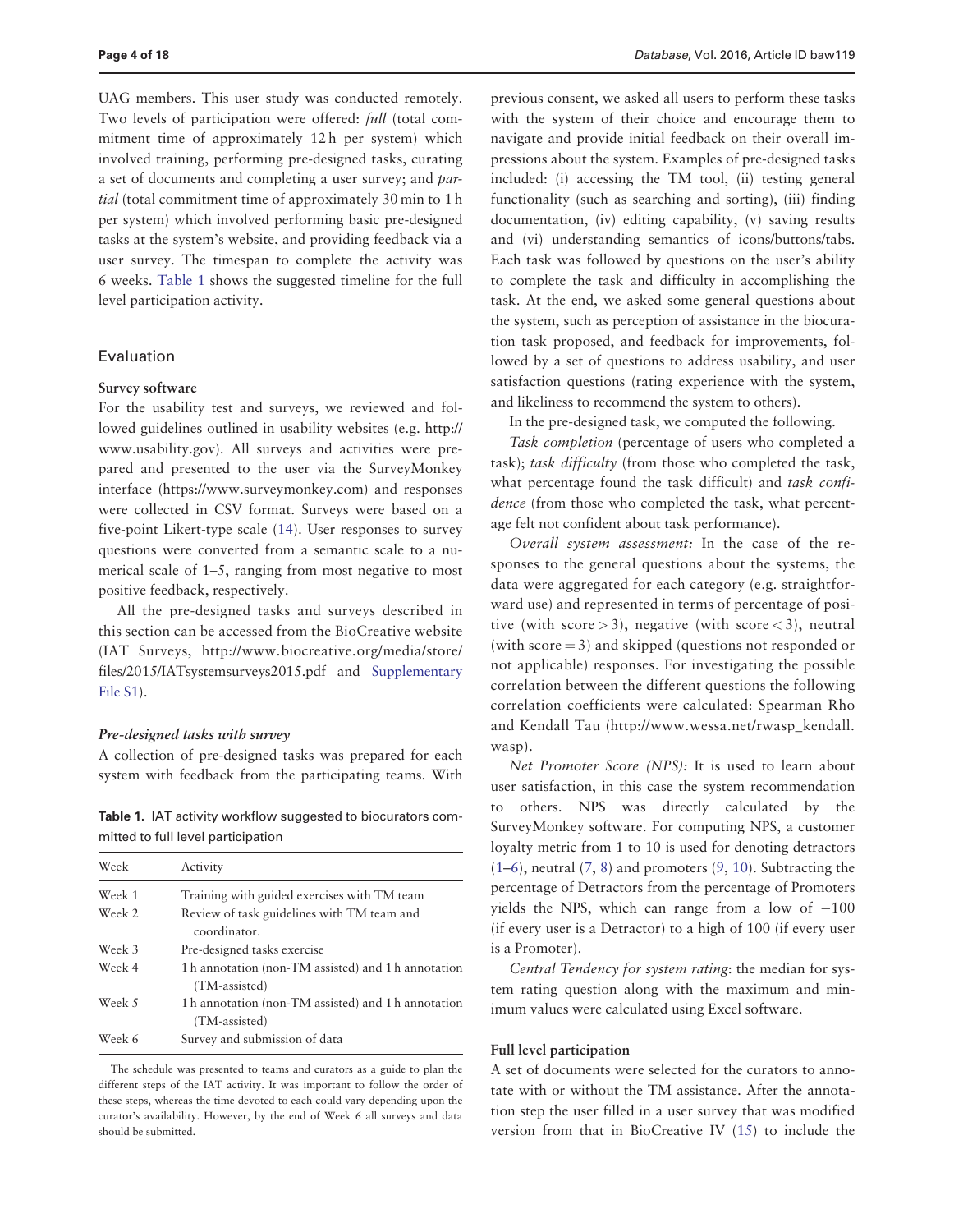questions needed to calculate the System Usability Scale (SUS) ([16\)](#page-16-0) score. The SUS is composed of ten statements, each having a five-point scale that ranges from Strongly Disagree to Strongly Agree, alternating positive and negative statements. A score of 68 is considered average in benchmark of 500 studies, thus SUS scores higher than 68 can be considered above average. Questions 4 and 10 provide also a measure of learnability. Following previous IATs, we also included the set of questions for the following categories: (i) comparison to similar systems, (ii) system's ability to help complete tasks, (iii) design of application and (iv) other usability aspects. For each of the systems, responses from users were aggregated for all questions related to a given category.

In the full level participation task, we computed the following.

#### Survey-based metrics

System Usability Scale (SUS) [\(16](#page-16-0)): To calculate SUS we followed standard guidelines (SUS, [http://uxpamagazine.org/](http://uxpamagazine.org/sustified/) [sustified/\)](http://uxpamagazine.org/sustified/), namely, (i) for odd-numbered questions: value = response-1, (ii) for even-numbered questions: value = 5-response, (iii) SUS = 2.5  $\times$  ( $\sum$ values).

Central tendency calculation for pooled survey responses: The central tendency was calculated using the median, the minimum and maximum values for the set (Min and Max, respectively), along with the 25% or lower quartile (splits off the lowest 25% of data from the highest 75%, Q1) and the 75% or upper quartile (splits off the highest 25% of data from the lowest 75%, Q3).

#### Performance metrics

Curation throughput: This metric includes the number of annotations and/or documents curated per time unit. This time was recorded for the TM assisted and the TM nonassisted curation separately by the curators themselves, and reported back to the teams. In some cases, the systems have the capability to track time on task.

Inter-Annotator Agreement (IAA): IAA was calculated for curators working on overlapping sets of documents. This measure was calculated by the teams via pairwise comparisons of annotations.

Precision/Recall/F-score: Some of the systems calculated the Precision (P), Recall (R) and their harmonic means (F-score) to compare the performance of the system against the curators, as follows:

 $P = TP/(FP + TP)$  $R = TP/(FN + TP)$ 

F-score=  $2 (P \times R)/(P + R)$ 

Where TP and FP stand for true positive and false positive, respectively; and FN for false negative.

#### Results and discussion

#### Systems and user recruitment

Seven international teams participated in the IAT. [Table 2](#page-5-0) summarizes some aspects of the participating systems. The systems cover a variety of curation steps in the literature curation workflow, namely triage (selection of relevant articles), entity detection (identification of relevant bioentities in text with/without linking to entities in corresponding databases) and relation/evidence extraction (capture the relations between bioentities and evidence for such relations). Gene and disease/phenotype annotation theme was prevalent (5 out of 7 systems). However, there was a great variability in the complexity of the systems in terms of the task proposed [\(Table 2](#page-5-0) under column 'Description') and the overall system capabilities. In the former case, the simplest task included the detection of bioentities in text with links to appropriate vocabularies [e.g. EXTRACT ([17\)](#page-16-0) and Ontogene ([18\)](#page-16-0)], others also captured relations between the bioentities [e.g. Argo [\(19](#page-16-0), [20](#page-16-0)), MetastasisWay [\(21\)](#page-16-0), egas [\(22](#page-16-0), [23](#page-16-0))] and the most complex one included, in addition, the representation of the extracted information in structure language (e.g. BELIEF). Also, the system capabilities varied even within a similar type of task, some offered workflow design options, where the user can build customized TM workflows [e.g. Argo [\(19](#page-16-0), [20](#page-16-0))]; management systems for curation, where a user can monitor and compare the different annotations [e.g., egas ([22,](#page-16-0) [23\)](#page-16-0) and BELIEF], plug-ins/ bookmarklets for the web browser [e.g. EXTRACT and MetastasisWay [\(21\)](#page-16-0)] and network visualization [e.g. GenDisFinder ([24](#page-16-0)) and MetastasisWay]. In terms of the text selected for text mining, three of the seven systems offered full-text processing for the task. However, other systems also have the capability to use full-text (egas) or even any text as long as it is presented in a browser (EXTRACT). Finally, in terms of the browser compatibility, which is important at the time of testing the systems, majority of the systems were reported to be compatible with Chrome (all systems) and Firefox (6 out of 7).

With the help of the UAG and the teams, we were able to recruit a wide variety of biocurators worldwide. A total of 43 biocurators participated in the IAT in different capacities. [Figure 1](#page-6-0) shows the distribution by geographical location [\(Figure 1A\)](#page-6-0), examples of type of database or institution represented [\(Figure 1B](#page-6-0)), and distribution by system and level of participation ([Figure 1C](#page-6-0)). All systems were inspected by at least seven biocurators at some level (full/partial).

#### Evaluation

It should be noted that the IAT activity is a demonstration task, which yields qualitative rather than quantitative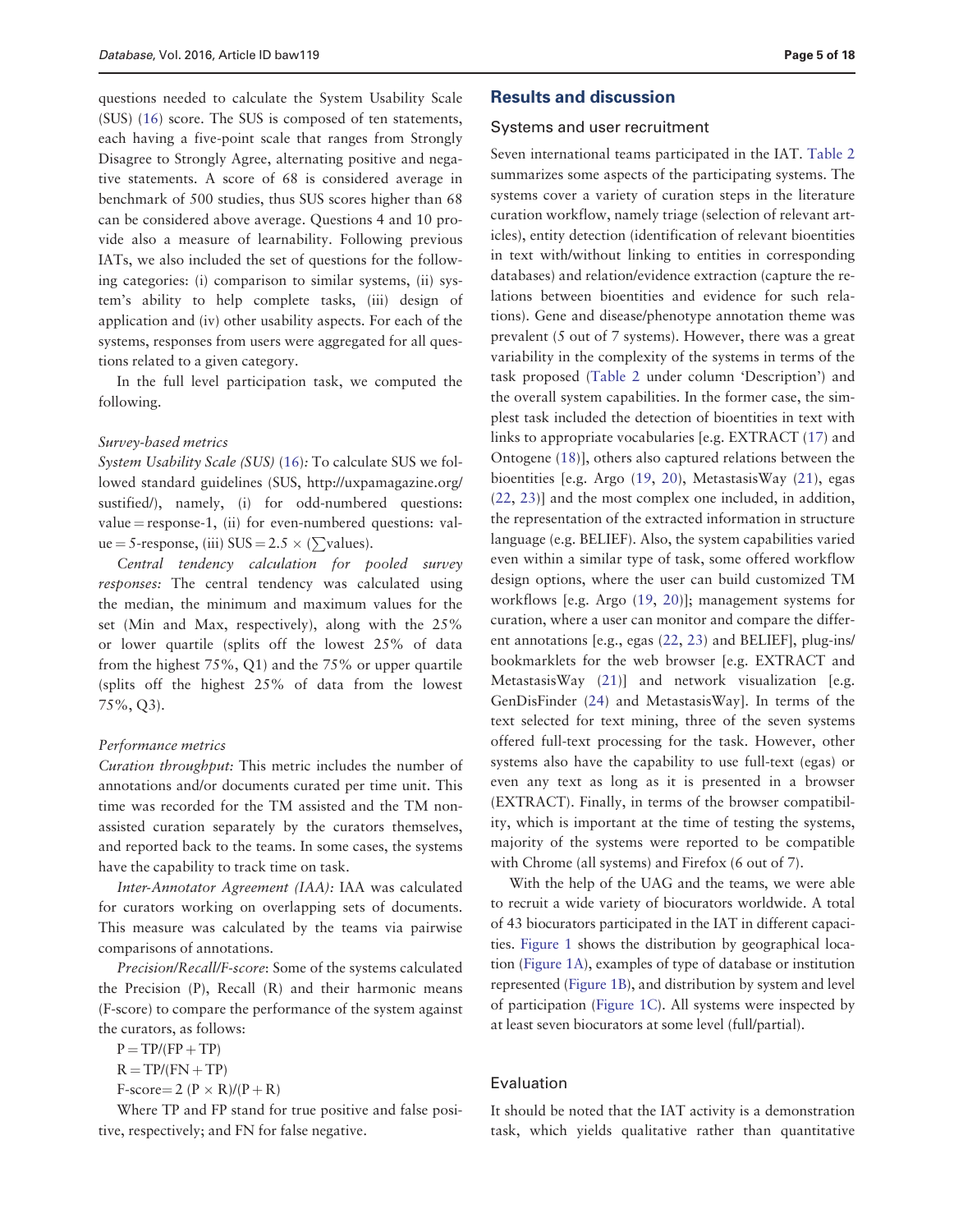<span id="page-5-0"></span>

| System                                 | Description                                                                                                                                                                                                   | Bioconcepts                                                                                                                                    | Link to Standards                                                                                                          | Curation workflow step                                                | Relations captured                                                                                        | $_{\rm Text}$               | Browser                                               |
|----------------------------------------|---------------------------------------------------------------------------------------------------------------------------------------------------------------------------------------------------------------|------------------------------------------------------------------------------------------------------------------------------------------------|----------------------------------------------------------------------------------------------------------------------------|-----------------------------------------------------------------------|-----------------------------------------------------------------------------------------------------------|-----------------------------|-------------------------------------------------------|
| $_{\rm Argo}$                          | chronic obstructive pulmonary disease<br>Curation of phenotypes relevant to the<br>(COPD)                                                                                                                     | -medical condition<br>-sign/symptom<br>-Gene/protein<br>$-drug$                                                                                | $-$ UniProt<br>-ChEBI<br>-UMLS                                                                                             | -Relation/Evidence<br>Entity Detection                                | -COPD-medical condition<br>-COPD-sign/symptom<br>-COPD-protein<br>-COPD-drug                              | -full-text                  | -Chrome<br>-Firefox<br>-Safari                        |
| BELIEF                                 | supports relation extraction and encod-<br>Semi-automated curation interface which<br>(Biological Expression Language)<br>ing in the modeling language BEI                                                    | -biological processes<br>-Gene/protein<br>-chemical<br>-disease                                                                                | Selventa Protein/Family Names<br>-MeSH Diseases Branch<br>-GO-Biological Process<br>-HGNC/MGI/RGD<br>-GO-Complex<br>-ChEBI | <b>Relation/Evidence</b><br>Entity Detection                          | Relations can be expressed be-<br>tween all of the detected entity<br>Relations expressed in BEL<br>types | -abstract<br>-full-text     | -Chrome<br>Firefox                                    |
| egas                                   | Identification of clinical attributes associ-<br>ated with human inherited gene muta-<br>tions, described in PubMed abstracts                                                                                 | -disorder/disease<br>-Gene/protein<br>-penetrance<br>-mutation<br>-ethnicity<br>-zygocity                                                      | -Human Phenotype Ontology<br>-NCI Thesaurus<br>-HGNC<br><b>NIINO-</b>                                                      | <b>Relation/Evidence</b><br>Entity Detection                          | -gene/protein-mutation<br>-mutation-penetrance<br>-gene/protein-disease<br>-mutation-zygocity             | -abstract                   | Chrome<br>Firefox<br>-Safari                          |
| GenDisFinder<br>EXTRACT                | Lists the environment type and organism<br>name mentions identified in a given<br>Knowledge discovery of known/novel<br>(GDAs) from biomedical literature<br>human gene-disease associations<br>piece of text | -Environment<br>-organism<br>-disease<br>$-dis case$<br>-tissue<br>-Gene                                                                       | -BRENDA tissue ontology<br>-Environment Ontology<br>-NCBI taxonomy<br>-Disease ontology<br>-EntrezGene<br>NIMO-            | -Relation/Evidence<br>Entity Detection<br>Entity Detection<br>-Triage | -GDA-related action words and<br>network association type<br>-gene/protein-disease                        | -text snippets<br>-abstract | -Explorer<br>-Chrome<br>-Chrome<br>Firefox<br>Firefox |
| $M$ etastasis $\mathbf{W}$ ay<br>(MET) | Look for the biomedical concepts and rela-<br>nally construct the metastasis pathway.<br>tions associated with metastasis and fi-                                                                             | techniques<br>-gene expression<br>-experimental<br>-Gene/protein<br>-metastasis<br>-body part<br>-microrna<br>-cell line<br>-cancer<br>-tissue | -Disease Ontology<br>-MirTarBase<br>-EntrezGene                                                                            | -Relation/Evidence<br>-Entity Detection                               | positive and negative regulations<br>between biomedical concepts<br>associated with metastasis            | -abstract                   | -Chrome<br>-Safari                                    |
| Ontogene                               | Curation of bioconcepts, such as miRNA,<br>gene, disease and chemicals and their<br>relations.                                                                                                                | -gene/protein<br>-Microrna<br>-organism<br>-disease                                                                                            | -NCBI taxonomy<br>RegulonDBID<br><b>CTD</b>                                                                                | Entity Detection                                                      |                                                                                                           | -full-text                  | -Chrome<br>Firefox<br>-Safari                         |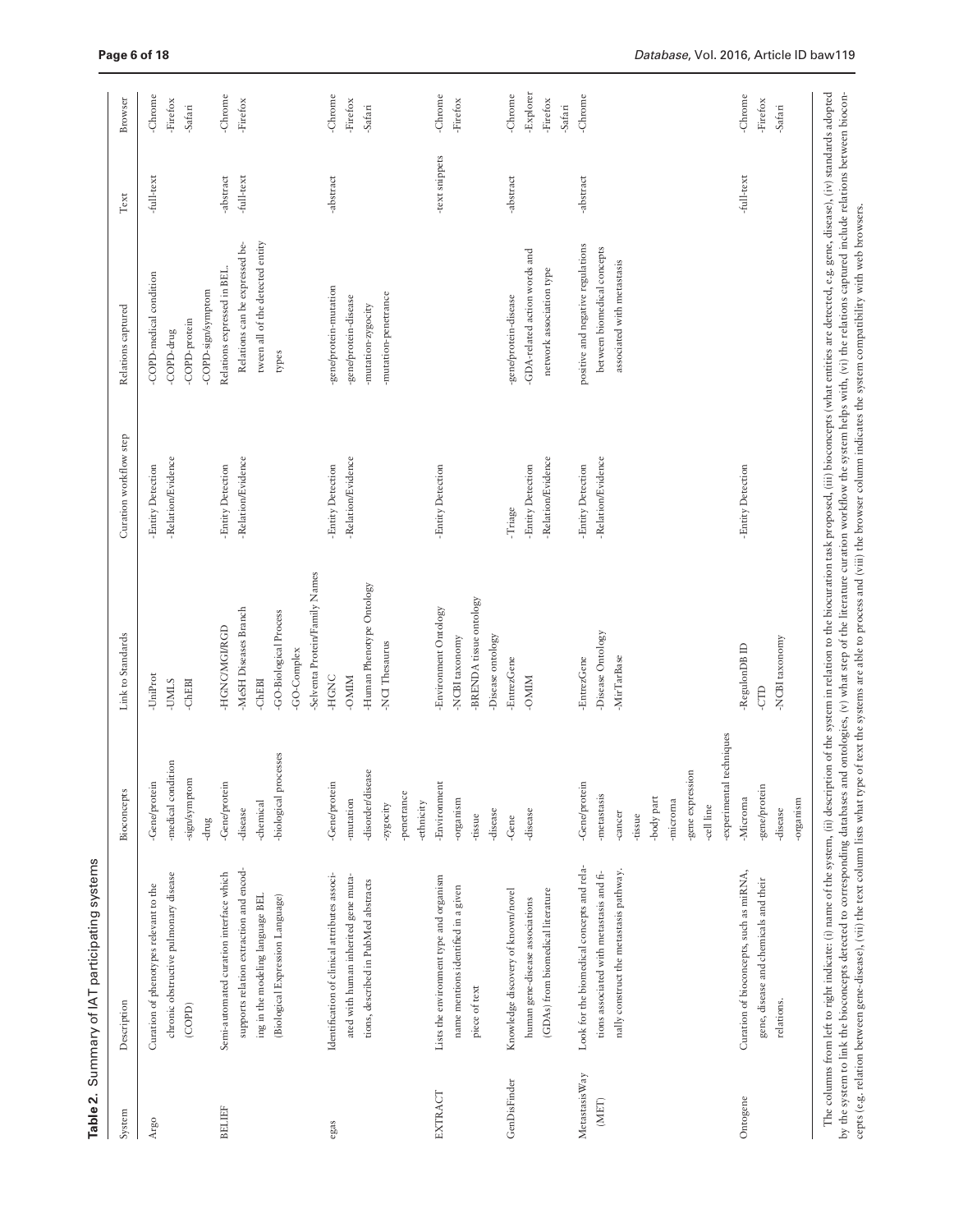#### A-Distribution of participating users

<span id="page-6-0"></span>

#### **B-Databases/Institutions**

#### C-Number of curators per system FlyBase **Instem Scientific Partial** System Full MaizeGDB Pharma/Industry Selventa MOD **RGD Roche Pharmaceutical** 5 5 Argo Monarch Initiative Wormbase **BELIEF** 6 8 EcoCyc **HGMD** Pathways/Gene Phenotype/disease-Reactome Genomoncology 8 9 egas regulation gene RegulonDB Phenoscape  $\overline{2}$ **EXTRACT** 10 GigaDB CTD **GenDisFinder Biosharing**  $\mathbf{1}$ 9 Metagenomics Virome **MGRAST EMBO** 6 11 Other **MetastasisWay Planteome Project** Protein Swiss-Prot/Uniprot Ontogene 3 10 Academia

Figure 1. Distribution of biocurators (A) by geographic area, (B) by type of database/institution, and (C) by level of participation. A total of 43 biocurators participated in this activity. Notice that the total number in (C) is higher because some biocurators tested more than one system, and all curators participated in the partial activity.

results. In addition, given the diversity of biocuration tasks proposed and varied complexity of the systems, the results should not be directly compared, but taken each within its specific context. Therefore, we present the data highlighting some general trends or important differences.

#### Pre-designed tasks

The pre-designed task activity was customized for each system. By reviewing the answers to questions about the ability to complete the task, its difficulty, and confidence on the task performance, specific problems with the system can be identified. [Table 3](#page-7-0) shows the percentage of users who completed each task per system (n/a means we have no data for that field). In general, users were able to accomplish the tasks requested. Some cases where users failed to accomplish tasks were related to: inability to install or access the system; functionality that did not work properly; the formatting of the input text and, in a few cases, the user simply did not understand the task. For example, in the case of the BELIEF system ([25\)](#page-17-0), which produces expressions in BEL (Biological Expression Language, <http://www.openbel.org/>), some of the users reported that they were unfamiliar with BEL, and therefore, felt less confident in some of the tasks (e.g. editing and exporting the statements).

The results collected from overall assessment of each system are shown in [Figure 2](#page-8-0). Many of the systems show a high proportion of skipped answers in the error message category, indicating that the user did not encounter any error messages along the way.

We investigated correlation of the perception of system usefulness in the biocuration task with the system rating by calculating the correlation between the collective responses for each of these questions. The result shows that there is a weak positive correlation between the perception of the system usefulness in the biocuration task and the rating of the system (Spearman's  $R = 0.3996$  and two-sided  $P = 0.0023$ ; Kendall tau = 0.3614, two-sided  $P = 0.0227$ ), suggesting that the users would be more likely to rate the system higher if he/she perceives that the system would assist in the biocuration task.

The Net Promoter Scores (NPS) is a common metric used to measure customer loyalty in response to the question about likelihood of recommending the system to a colleague/friend. The NPS value widely varies across systems (bars in [Figure 3](#page-9-0)), only three systems received positive NPS value (users would recommend system to a colleague).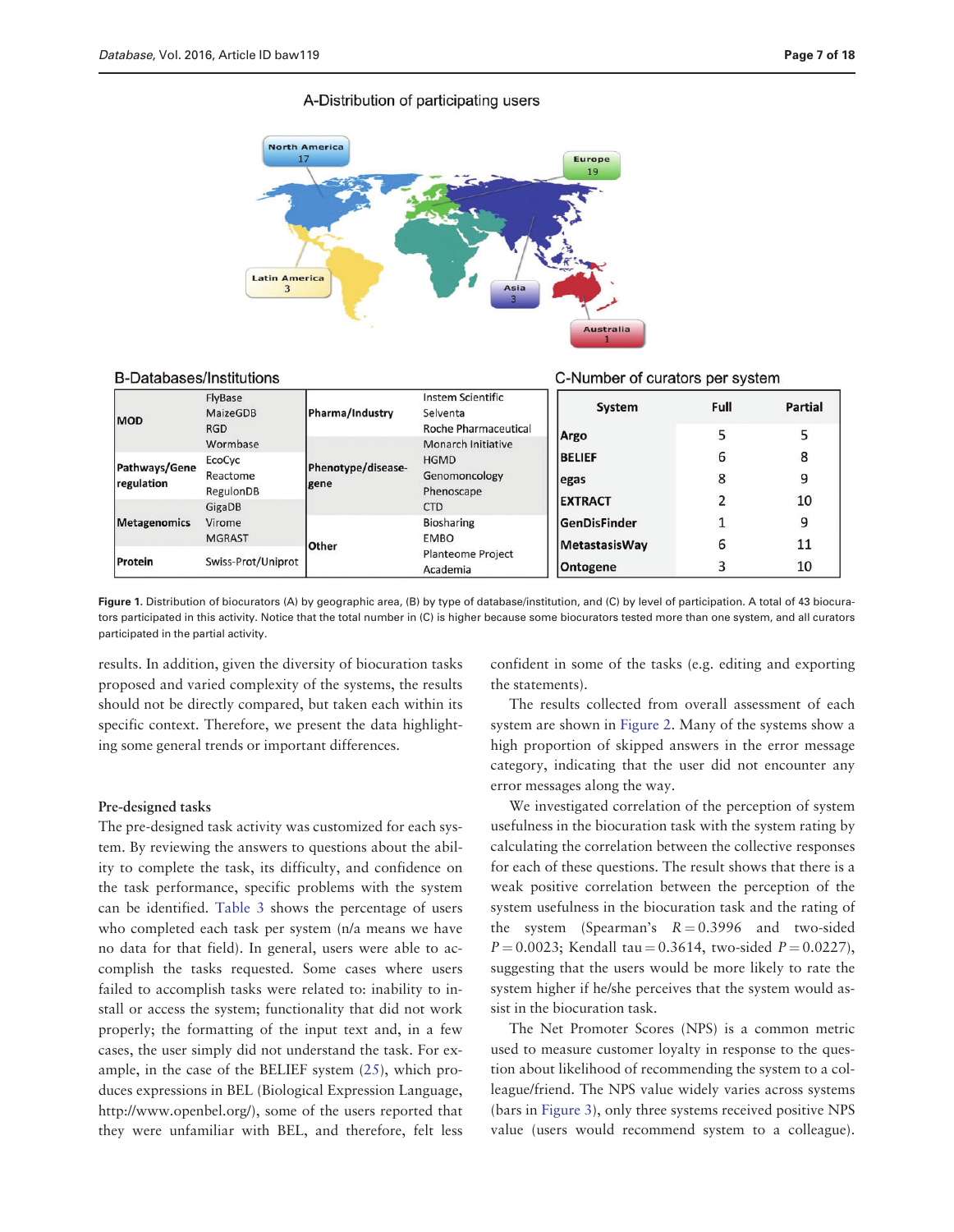#### <span id="page-7-0"></span>Table 3. Results on task completion in the pre-designed tasks for each system

| <b>TASK</b>                                                                    | % users completed task | Based on those who completed task |                  |
|--------------------------------------------------------------------------------|------------------------|-----------------------------------|------------------|
|                                                                                |                        | % found it difficult              | % not-confident  |
| Argo (5 curators)                                                              |                        |                                   |                  |
| TASK1-Launching Argo                                                           | 100                    | $\mathbf{0}$                      | $\boldsymbol{0}$ |
| TASK2-Find the page with tutorial for curation task                            | 80                     | $\mathbf{0}$                      | $\boldsymbol{0}$ |
| TASK3-Managing files in Argo                                                   | 100                    | $\mathbf{0}$                      | $\mathbf{0}$     |
| TASK4-Open a file                                                              | 80                     | 25                                | 0                |
| TASK5-Edit annotations                                                         | 80                     | 25                                | $\theta$         |
| TASK6-Saving annotations                                                       | 80                     | 25                                | $\Omega$         |
| <b>BELIEF</b> (8 curators)                                                     |                        |                                   |                  |
| TASK1-Find information about BEL                                               | 100                    | 13                                | 13               |
| TASK2-Find and open project. Understanding content of page                     | 100                    | $\overline{0}$                    | 13               |
| TASK3-Edit the BEL statements and select for export                            | 75                     | 33                                | 17               |
| TASK4-Export the document                                                      | 100                    | $\mathbf{0}$                      | 13               |
| TASK5-Add document to project                                                  | 88                     | 14                                | $\theta$         |
| egas (9 curators)                                                              |                        |                                   |                  |
| TASK1-Log in and access the project                                            | 100                    | $\overline{0}$                    | $\overline{0}$   |
| TASK2-Find project status (private vs public)                                  | 89                     | $\mathbf{0}$                      | 13               |
| TASK3-Finding help                                                             | 100                    | $\Omega$                          | $\theta$         |
| TASK4-Edit annotation                                                          | 100                    | $\mathbf{0}$                      | $\theta$         |
| TASK5-Export and opening file                                                  | 33                     | $\Omega$                          | $\mathbf{0}$     |
| EXTRACT (10 curators)                                                          |                        |                                   |                  |
| TASK1-Install bookmarklet                                                      | 100                    | $\mathbf{0}$                      | $\theta$         |
| TASK2-Extract on a piece of text                                               | 100                    | $\mathbf{0}$                      | $\theta$         |
| TASK3-Review annotations and information                                       | 90                     | $\Omega$                          | $\Omega$         |
| TASK4-Save Extract table                                                       | 100                    | n/a                               | n/a              |
| TASK5-Finding help                                                             | 100                    | $\mathbf{0}$                      | $\theta$         |
| GenDisFinder (9 curators)                                                      |                        |                                   |                  |
| TASK1-Find information on format                                               | 100                    | $\theta$                          | $\boldsymbol{0}$ |
| TASK2-Find GenDisFinder gene-disease associations in a given abstract          | 33                     | $\mathbf{0}$                      | $\theta$         |
| TASK3-Understand annotations and network                                       | 33                     | $\mathbf{0}$                      | $\Omega$         |
| TASK4-Edit annotation                                                          | 56                     | 20                                | 20               |
| TASK5-Export annotation                                                        | 67                     | n/a                               | n/a              |
| Metastasis Way (11 curators)                                                   |                        |                                   |                  |
| TASK1-Register and install MAT                                                 | 82                     | 33                                | 22               |
| TASK2-Find information about vocabularies used*                                | 89                     | 13                                | 50               |
| TASK3-Review and edit annotations*                                             | 67                     | 17                                | 17               |
| TASK4-Save annotation*                                                         | 89                     | n/a                               | n/a              |
| *calculations based on the 9 curators who were able to install the application |                        |                                   |                  |
| Ontogene (10 curators)                                                         |                        |                                   |                  |
| TASK1-Open a document in Ontogene                                              | 100                    | 10                                | $\theta$         |
| TASK2-Find information about panels                                            | 100                    | 10                                | $\overline{0}$   |
| TASK3-Using filters in panels                                                  | 100                    | $\overline{0}$                    | $\overline{0}$   |
| TASK4-Validate annotation                                                      | 80                     | $\mathbf{0}$                      | $\overline{0}$   |
| TASK5-Export annotations                                                       | 100                    | $\mathbf{0}$                      | $\mathbf{0}$     |

For each system, a series of tasks were presented to the biocurators via the SurveyMonkey interface followed by questions to address task completion, difficulty of the task and confidence on the task. Based on the responses we calculated the percentage (%) of users that completed each task; the percentage that found the task difficult even when they were able to finish it; and the percentage who felt not-confident about their task performance. n/a means not applicable, that is we did not ask the question for that particular task.

However, when we compare the Net Promoter Scores (bars in [Figure 3\)](#page-9-0) with the median of the system rating (black dots in [Figure 3\)](#page-9-0), we do not find a consistent trend [\(Figure 3\)](#page-9-0). Although all systems have positive median ratings, they are not always accompanied by their recommendation to others. Reasons for this varied, e.g. biocurators did not see an immediate use for the curated data in their curation group or perceive difficulty in integrating TM tools into already established curation pipelines. Based on the interaction with the biocurators that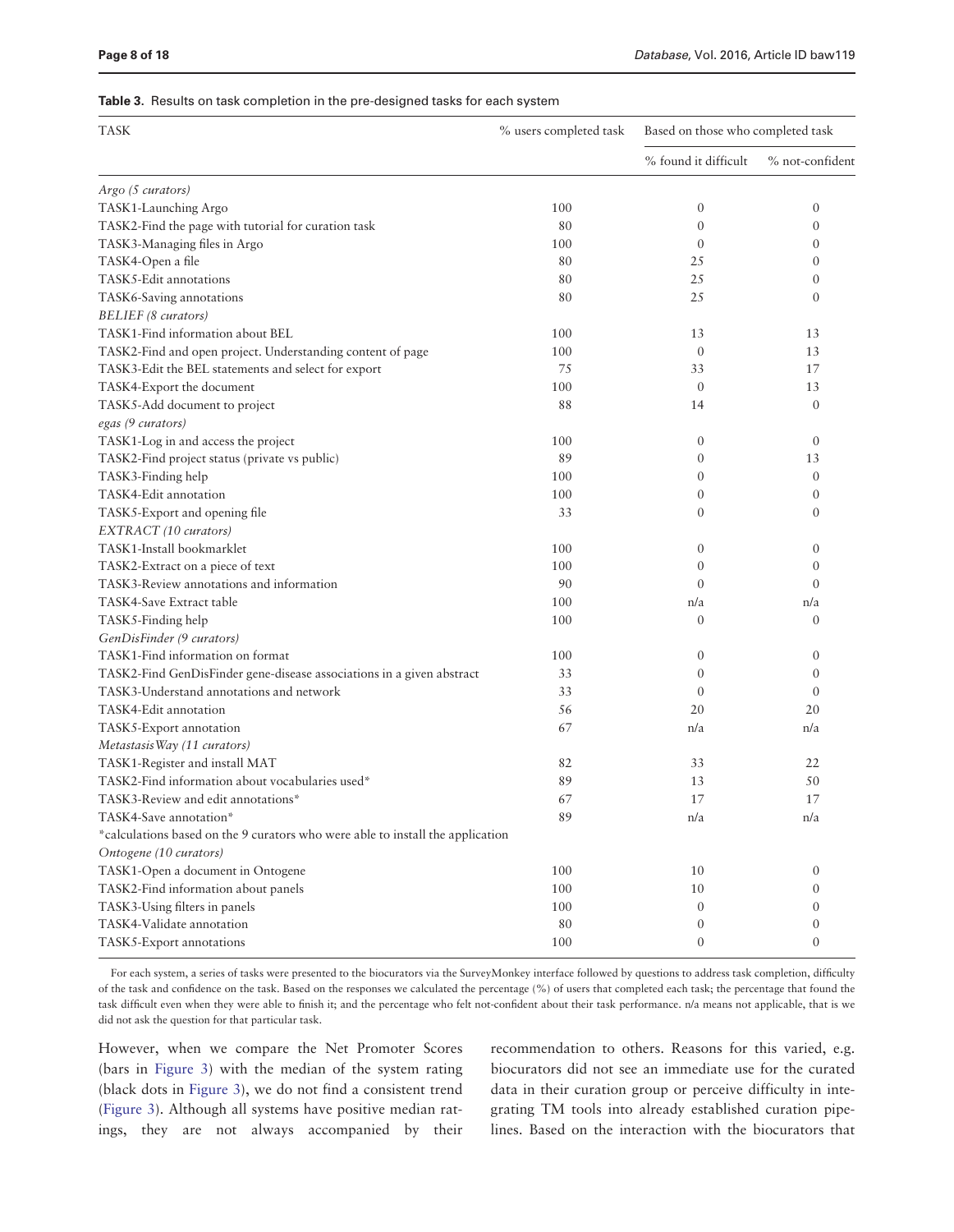<span id="page-8-0"></span>

Figure 2. Pooled responses to questions related to system perception of usability from the pre-designed task activity.

participated in the task and the discussion during the BioCreative V Panel 1 on text mining applications, the latter reason has come up as a real bottleneck. The integration of the TM tools in the curation pipeline in wellestablished and mature databases might be difficult to achieve. The best opportunities exist in small and/or newly established databases. Therefore, TM developers should consider interaction with biocuration groups at an early stage of database development. Alternatively, effective ways to consume the TM data in ways that do not significantly interfere with the established database pipelines need to be developed, such as web-based TM services [\(26\)](#page-17-0).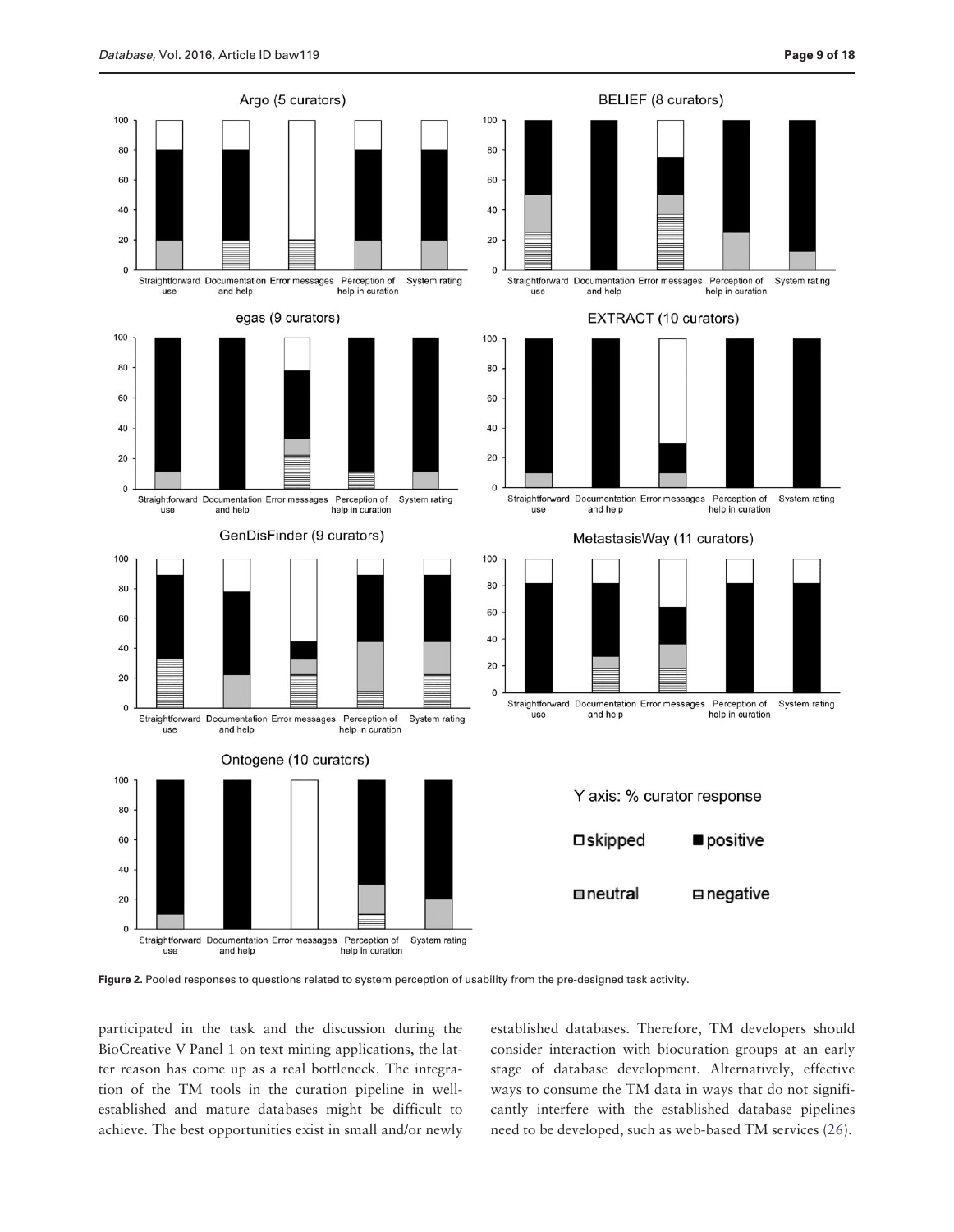<span id="page-9-0"></span>

Figure 3. Plot of the NPS score (bars) and the median for the system rating for each system (dots). The y-axis represents whether the NPS and median are positive (for NPS, positive means NPS > 0, for system rating median > 3) or negative (for NPS, negative means NPS < 0, for system rating median <3). The NPS score is represented with bars, white and grey color indicate positive and negative scores, respectively. The median for the system rating is represented with black dots with dotted line extending from minimum to maximum value for the sample.

#### Full curation task

In the full curation task, some teams reported equal or slight improvement of throughput with the system over the manual task. One system reported important differences between novice and expert users. Another system reported lower throughput using the tool, due to differences in level on annotation between manual and system-assisted (in the latter the user needs to check all mention and normalization results). One system reported >10 times the throughput using the TM system ([Table 10\)](#page-14-0). It is worth noting that this system was exclusively tested by curators from one database working closely with the developer throughout the task. The results from the SUS score ([Figure 4](#page-10-0)) shows that most of the systems scored around average. In one case, a system showed lower than average SUS score but average learnability score, pointing to issues specifically in the usability of the system. In another case, a high variability in learnability across users was observed, and this was the case for novice versus experienced curators of BEL expressions. Finally, the system that consistently rated with high SUS score (including learnability and usability) was the one closely working with the curators.

#### Full curation task by system

Argo (URL: [http://argo.nactem.ac.uk,](http://argo.nactem.ac.uk) Team 277: Batista-Navarro, Carter, and Ananiadou)

Description: Argo is a generic TM workbench that can cater to a variety of use cases, including the semiautomatic curation of information from literature. It enables its technical users to build their own customized TM solutions by providing a wide array of interoperable and configurable elementary components that can be seamlessly integrated into processing workflows. With Argo's graphical annotation interface, domain experts can then make use of the workflows' automatically generated output to curate information of interest.

Task: Five domain experts utilized Argo for the curation of phenotypes relevant to Chronic Obstructive Pulmonary Disease (COPD). Specifically, they carried out three curation subtasks: ([1\)](#page-16-0) the markup of phenotypic mentions in text, e.g. medical conditions, signs or symptoms, drugs and proteins, ([2\)](#page-16-0) linking of mentions to relevant vocabularies/ontologies, i.e. normalization and ([3](#page-16-0)) annotation of relations between COPD and other mentions.

Corpus: 30 COPD-relevant PubMed Central Open Access papers were chosen, which had been annotated as part of previous work ([27\)](#page-17-0). The corpus was split into two subsets with 15 papers each: one for training the TM tools underpinning the semiautomatic COPD phenotype curation workflow, and another from which the documents for curation were drawn. Since the time constraints did not make the annotation of entire full-text papers feasible, we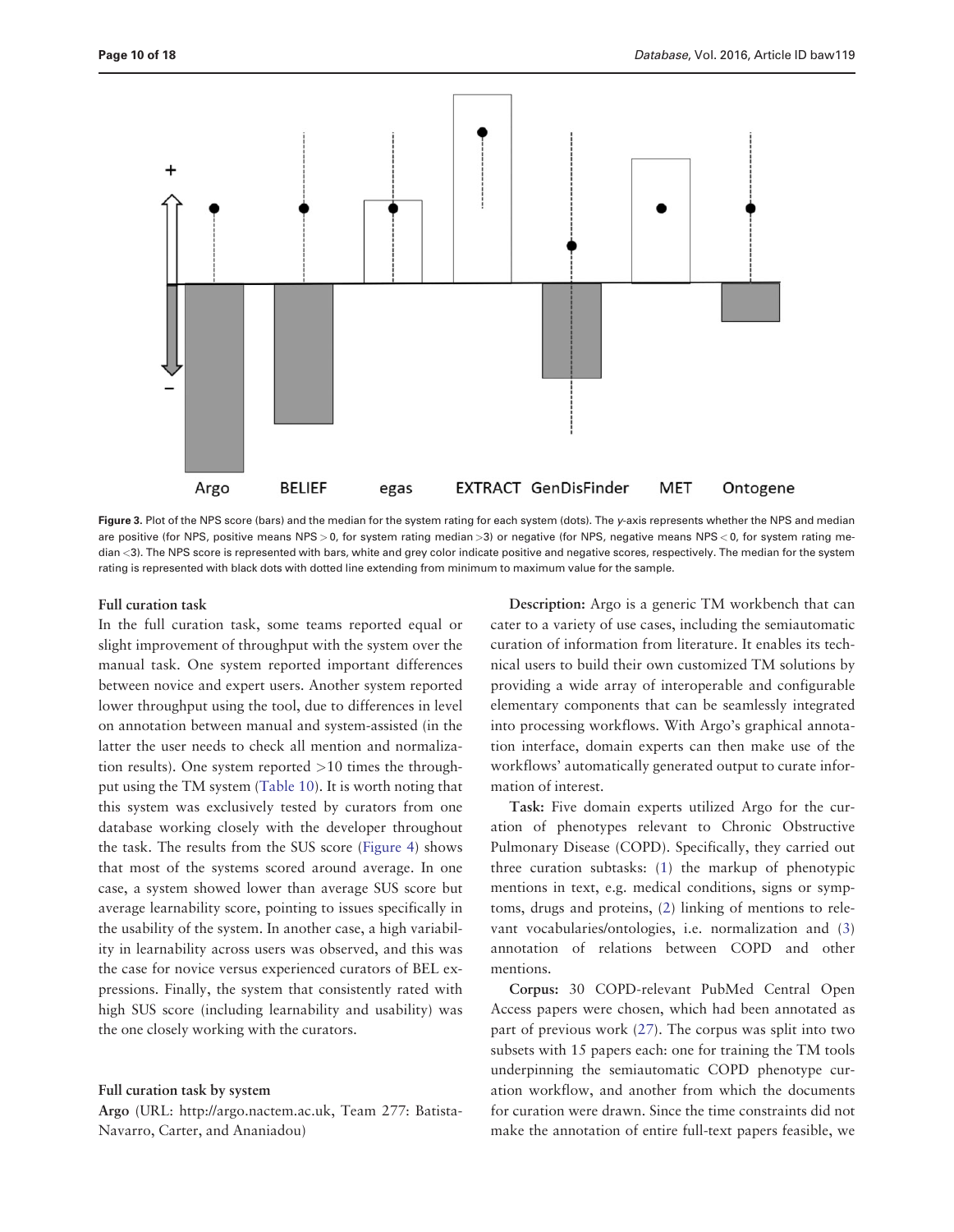<span id="page-10-0"></span>

Figure 4. Scores for usability and learnability for each system. SUS score (black) encompasses 10 standard questions, question 4 and 10 are related to learnability (light grey) where the others to usability (dark grey). Standard deviations are shown. The dashed line indicates the average SUS 68.

defined a document as a smaller chunk of text (e.g. section paragraphs according to each paper's metadata). Based on automatic random selection, 124 such documents were set aside for the curation task. The first 62 were used for purely manual curation while the remaining were exploited in the TM-assisted mode of the task. All of the biocurators worked on the same data set.

Results: Results from the performance and survey are summarized in Table 4. Using the concept annotations (e.g. text span boundaries and semantic types) of the expert who voluntarily curated all of the 124 documents in the data set, we evaluated the performance of the Argo workflow, which formed the basis of the TM support provided to the biocurators. The overall micro-averaged precision, recall and F score values are 68.17, 63.96 and 66.97, respectively. These results are quite encouraging, considering that the F-score (66.97) is very close to the measured IAA (68.12), indicating that the automatic concept annotation workflow performs comparably with human curators. The usability score is just slightly higher than the average; the learning component seems to have the highest variability.

System comparison to BioCreative IV: Argo offers high flexibility and customization of annotation workflows. In BioCreative IV, the user was asked to build the TM workflow to facilitate the curation of metabolic processrelated concepts ([20\)](#page-16-0). However, this was a real bottleneck to the biocurators, as they were not familiar with all the different TM modules and file formats. In BioCreative V, the user was presented with the text mined results with a pre-built workflow. In addition, the ability to view or edit already saved manual annotations was included. These

Table 4. Argo metrics from full level evaluation

| Performance                                              |                         |             | Ave. # documents/hour    |            |     |                      |        |               |
|----------------------------------------------------------|-------------------------|-------------|--------------------------|------------|-----|----------------------|--------|---------------|
| Curators Annotation non-TM assisted TM assisted Ave. IAA |                         |             |                          |            |     |                      |        |               |
|                                                          | concept                 |             | 9                        |            |     | 14                   | 68.12% |               |
|                                                          | relation                |             | 25                       |            |     | 35                   |        |               |
| Survey                                                   | median Q1               |             | min                      | $max$ $O3$ |     |                      |        | Ave. St. Dev. |
| Task                                                     | 4                       | 4           | $\mathbf{2}$             |            |     | 5 4.5 SUS            | 71     | 3.6           |
| Design                                                   | $\overline{\mathbf{3}}$ | $3^{\circ}$ | $\mathbf{2}$             |            | 4 4 | Usability $72.5$ 3.5 |        |               |
| Usability                                                | 4                       |             | $\mathbf{2}$<br>$3 \sim$ |            |     | 5 4 Learnability 65  |        | 8             |

The upper half of the table shows the number of curators involved in the evaluation, the throughput (average number (#) of curated documents per hour) without or with the assistance of TM, and the average inter-annotator agreement (IAA). The lower half of the table shows the central tendency of the survey results for the pool of questions related to ability to complete the task (Task), Design of the interface (Design) and Usability. The responses were converted to a numeric scale from 1 (most negative response) to 5 (most positive response). To give an idea of the response distribution, the central tendency is described with the median along with minimum (min) and maximum (max) values, respectively, and the lower (Q1) and upper (Q3) quartiles, respectively. In addition, the average system usability score (SUS) from the SUS questionnaire and its breakdown into the usability (all questions except 4 and 10) and learnability (questions 4 and 10) questions are shown on the lower right. A score higher than 68 means the system scored better than average (other benchmarked systems).

features seem to have improved the usability of the system for the biocurators.

BELIEF (URL: [http://belief.scai.fraunhofer.de/Belief](http://belief.scai.fraunhofer.de/BeliefDashboard/) [Dashboard/,](http://belief.scai.fraunhofer.de/BeliefDashboard/) Team 333: Madan, Hodapp and Fluck)

Description: BELIEF (Biological Expression Language Information Extraction Workflow) is a semi-automated curation interface that supports an expert in relation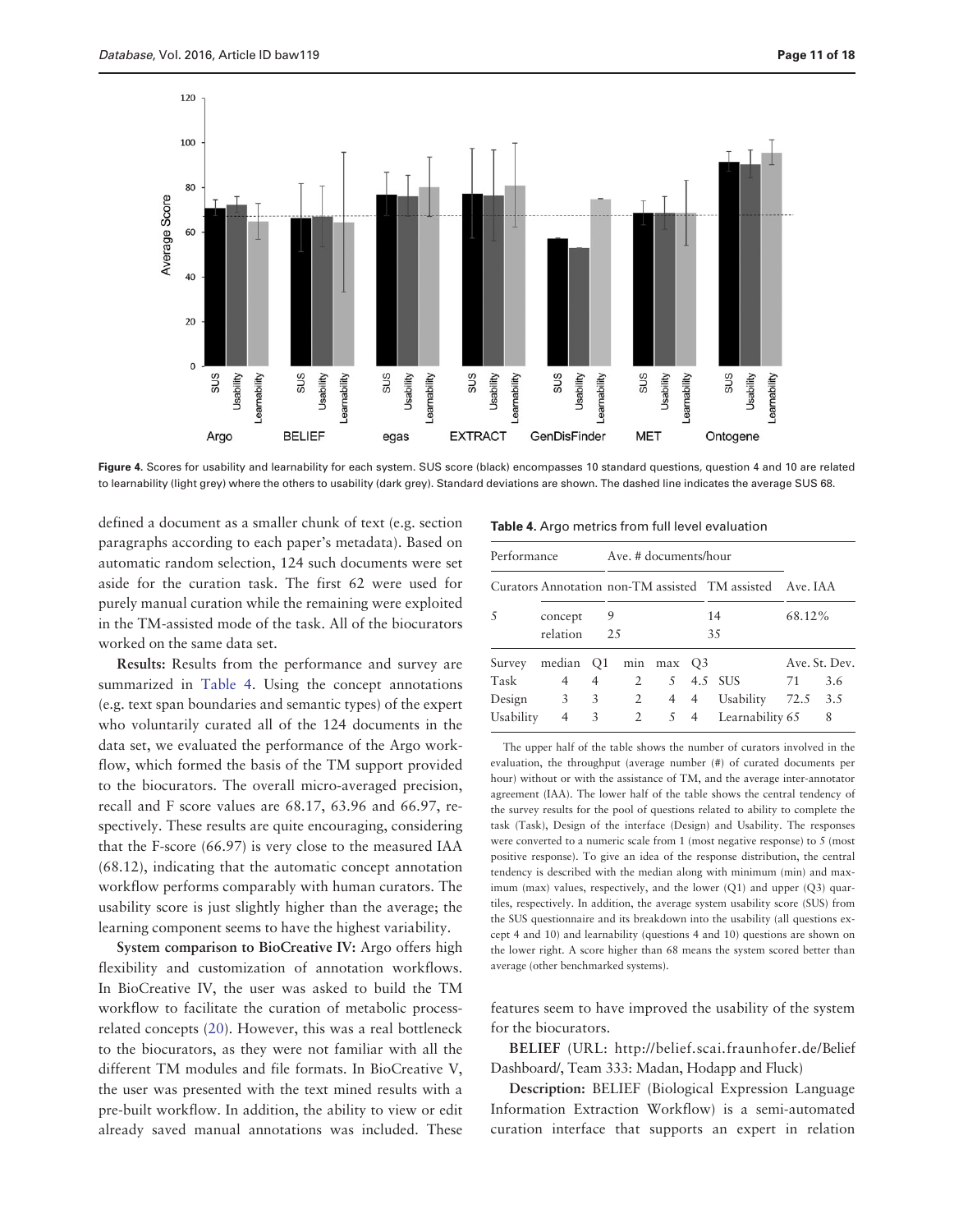extraction and encoding in the modeling language BEL. BEL can represent biological knowledge in causal and correlative relationships that are triples. A triple consists of a subject, a predicate (relationship) and an object. The relations are spanning from molecular relationships between proteins or chemical entities to relationships with biological processes or diseases.

Corpus: 20 PubMed abstracts were chosen for the curation task. The documents were selected from different areas with different entities, but consistent with the context for which BELIEF was created. All users worked with the same set of data divided into two sets (Set1 and Set2), containing 10 documents each.

Results: There were two distinct groups of users: those who had previous experience with BEL coding and those who were new to both BEL and the annotation interface. Annotators in the first group had a higher throughput per hour (approximately 5 documents) than the novice  $(1-2)$ documents). As mentioned before, we provided 10 documents each for the two curation tasks (TM-assisted and non-TM-assisted curation) to each annotator. Due to time constraints, most of the annotators curated less than ten documents for each of the tasks. Overall 25 documents were curated in 392 min with the BELIEF Dashboard. The manual curation produced in total 24 documents in 374 min out of which eight documents (33.3%) are syntactically invalid containing various syntax errors. The tool does not seem to speed up curation of BEL statements significantly when compare to non-TM assisted, but this could be due to the learning curve for the BEL language and the interface, and the low number of documents that were therefore annotated. However, given the percentage of error in the non-TM assisted task, additional effort and time was needed to correct invalid documents in a postprocessing step. In contrast, assisted curation does not need such a step, as BELIEF syntax validator helps the curator to detect and eliminate errors during the curation process. The final survey shows that the learnability, as computed based on the SUS questionnaire, gives the lowest score with the highest variability, which depends on the user experience (Table 5). This is in agreement with the results shown for the pre-designed tasks. It should also be mentioned that the task had the highest complexity—extraction of complex relationships between different entity classes as well as to understand and acquire the BEL syntax.

egas (URL: [https://demo.bmd-software.com/egas/,](https://demo.bmd-software.com/egas/) Team 286: Matos, Campos, Pinho, Silva, Mort, Cooper, and Oliveira)

Description: Egas is a web-based platform for TMassisted literature curation, supporting the annotation and normalization of concept mentions and relations between concepts. Egas allows the definition of different curation

Table 5. BELIEF metrics from full level evaluation

| Performance Ave. # documents/hour* |                |   |                             |       |                                          |               |
|------------------------------------|----------------|---|-----------------------------|-------|------------------------------------------|---------------|
| Curators<br>6                      |                | 4 |                             |       | Non-TM assisted TM assisted              |               |
| Survey median Q1 min max Q3        |                |   |                             |       |                                          | Ave. St. Dev. |
| Task                               | $\overline{4}$ |   |                             | 3 2 5 | 4 SUS 66.67 15.28                        |               |
|                                    |                |   |                             |       | Design 3.5 3 2 5 4 Usability 67.19 13.54 |               |
| Usability 3                        |                |   | $3^{\circ}$<br>$\mathbf{2}$ |       | 4 4 Learnability 64.58 31.25             |               |

\*The number of documents per hour was rounded up.

The upper half of the table shows the number of curators involved in the evaluation, and the throughput (average time per article or per concept annotated) without or with the assistance of TM. The lower half of the table shows the central tendency of the survey results for the pool of questions related to ability to complete the task (Task), Design of the interface (Design) and Usability. The responses were converted to a numeric scale from 1 (most negative response) to 5 (most positive response). To give an idea of the response distribution, the central tendency is described with the median along with minimum (min) and maximum (max) values, respectively, and the lower (Q1) and upper (Q3) quartiles, respectively. In addition, the average system usability score (SUS) from the SUS questionnaire and its breakdown into the usability (all questions but 4 and 10) and learnability (questions 4 and 10) questions are shown on the lower right. A score higher than 68 means the system scored better than average (other benchmarked systems).

projects with specific configuration in terms of the concepts and relations of interest for a given annotation task, as well as the ontologies used for normalizing each concept type. Egas may be described as an 'annotation-as-a-service' platform. Document collections, users, configurations, annotations and back-end data storage, are all managed centrally, as are the tools for document processing and TM. This way, a curation team can use the service, configured according to the annotation guidelines, to take advantage of a centrally managed pipeline.

Task: This task was identification of human, inherited gene mutations and associated clinical attributes, such as inheritance mode and penetrance, described in PubMed abstracts. Seven curators were selected and were asked to annotate documents that were pre-analyzed by an automatic concept recognition tool (half of the corpus), and raw documents (the remaining corpus), in order to evaluate the added benefit of TM-assisted curation. Three curators annotated the complete corpus, two curators followed a 4 h time-limited work plan, and the other two curators annotated a small portion of the corpus (13 and 9 documents).

Corpus: A classifier, trained using articles previously selected as relevant for the Human Gene Mutation Database (HGMD) ([28](#page-17-0)), was used to prioritize the results from a PubMed query (about 28 000 articles). Then the top 100 articles were selected for the annotation task.

Results: In general, it took a shorter time to curate documents that had been previously annotated by the concept recognition tool, although the results are not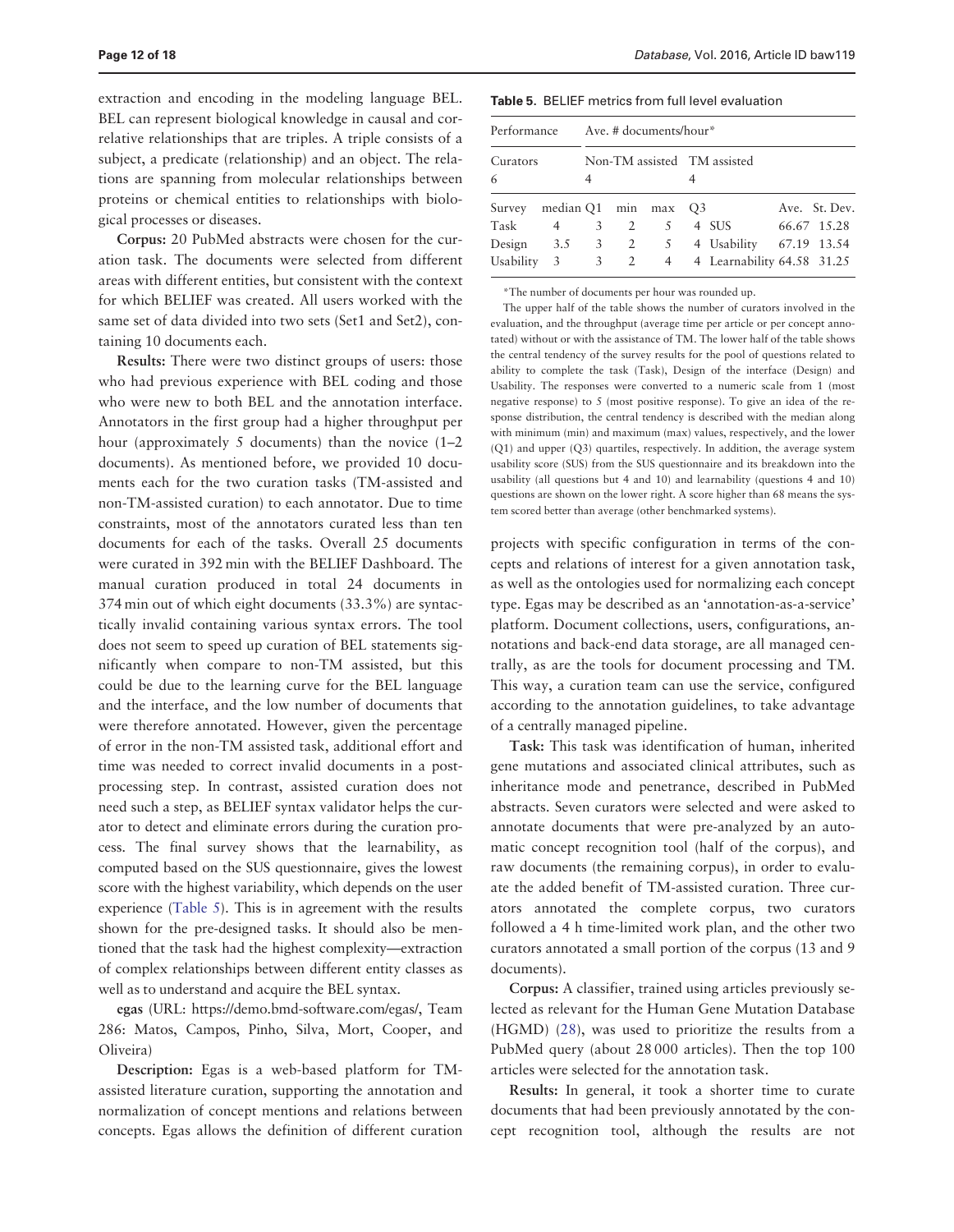conclusive (Table 6). The inter-annotator agreement is acceptable for this task. In terms of perception metrics, the usability SUS score is above average for this system, and consistently rated positively in all aspects evaluated.

System comparison to BioCreative IV: Egas also participated in BioCreative IV, for a different task, assisting in the identification of protein-protein interactions described in PubMed abstracts related to neuropathological disorders ([23\)](#page-16-0). When evaluated by biocurators, it obtained positive scores in terms of usability, reliability and performance. Some of enhancements from previous version include offering more output formats, and inclusion of a variety of knowledgebase and ontologies for normalization.

EXTRACT (URL: [https://extract.hcmr.gr,](https://extract.hcmr.gr) Team 327: Pafilis, Buttigieg, Schnetzer, Arvanitidis, and Jensen)

Description: EXTRACT is an interactive annotation tool that helps curators, during browsing, to identify and extract standard-compliant terms for the annotation of the source environment of metagenomics and other sample records [\(17](#page-16-0)). Behind the web-based user interface, the system combines components from published systems for Named Entity Recognition (NER) of environments, organisms, tissues and diseases.

Task: The two full evaluators were asked to investigate if the EXTRACT bookmarklet can help them locate sampling environment information in a document and if it can accelerate the metagenomics record metadata annotation process. In particular, they were asked to annotate samples as recommended by the standards. Annotated metadata included filling in the 'environmental feature, environmental material and biome' describing a sample's source

Corpus: The full evaluators were asked to try EXTRACT with records they would annotate as part of their normal curation tasks. In response to this, each evaluator curated eight multiple metagenomics record-related, full-text articles.

Results: Comparison of fully manual and TM-assisted curation revealed that EXTRACT speeds up annotation by 15–25% and helps curators detect terms that would otherwise have been missed. The quality of the tagging results for species and environments has previously been evaluated on gold-standard corpora consisting of Medline abstracts and of Encyclopedia of Life species summary pages, respectively [\(29,](#page-17-0) [30\)](#page-17-0). Counted at the level of individual mentions, the SPECIES and ENVIRONMENTS taggers showed precision of 83.9 and 87.8%, recall of 72.6 and 77.0%, and F1 scores of 78.8 and 82.0%, respectively. The quality of the NER of tissues and diseases has not been benchmarked directly; however, these NER components have shown to give good results when used for co-mentioning-based extraction of protein–tissue and protein–disease associations ([31,](#page-17-0) [32\)](#page-17-0). In terms of perception metrics, the evaluators generally found the system to be intuitive, useful, well documented and sufficiently accurate to be helpful in spotting relevant text passages and extracting organism and environment terms ([Figure 3](#page-9-0) and [Table 7\)](#page-13-0). The SUS score is above average but with high

| Performance |                        |    |     |                 |                |              |                   |          |
|-------------|------------------------|----|-----|-----------------|----------------|--------------|-------------------|----------|
| Curators*   | Annotation             |    |     | Non-TM assisted |                | TM assisted  | Ave. IAA          |          |
| 7           | concept                |    |     | 664             |                | 744          | 74%               |          |
|             | relation               |    |     | 157             |                | 217          |                   |          |
|             | time/article (seconds) |    |     | 245             |                | 219          | $P$ -value 0.25   |          |
|             | time/concept (seconds) |    |     | 13.1            |                | 10.8         | $P$ -value $0.17$ |          |
| Survey      | median                 | Q1 | min | max             | Q <sub>3</sub> |              | Ave.              | St. Dev. |
| Task        | 4                      | 4  | 3   | 5               |                | <b>SUS</b>   | 77.14             | 9.69     |
| Design      | 4                      | 4  | 3   |                 | 5              | Usability    | 76.34             | 9.18     |
| Usability   | 4                      | 3  | 3   |                 | 4              | Learnability | 80.36             | 13.26    |

|  |  |  |  |  |  | <b>Table 6.</b> Egas metrics from full level evaluation |
|--|--|--|--|--|--|---------------------------------------------------------|
|--|--|--|--|--|--|---------------------------------------------------------|

\*7 curators participated in the full activity: two curators annotated a small portion of the corpus (8–13 documents), hence their annotation was not included in annotation metrics, but were included in the survey.

The upper half of the table shows the number of curators involved in the evaluation, the throughput (average time per article or per concept annotated) without or with the assistance of TM, and the average inter-annotator agreement (IAA). The lower half of the table shows the scores for the survey results for the pool of questions related to ability to complete the task (Task), Design of the interface (Design) and Usability. The scale was from 1 to 5 from most negative to most positive response, respectively. To give an idea of the response distribution, the scores are shown as median with minimum (min) and maximum (max) values, respectively, and the lower (Q1) and upper (Q3) quartiles, respectively. The average system usability score (SUS) from the SUS questionnaire and its breakdown into the usability (all questions but 4 and 10) and learnability (questions 4 and 10) questions.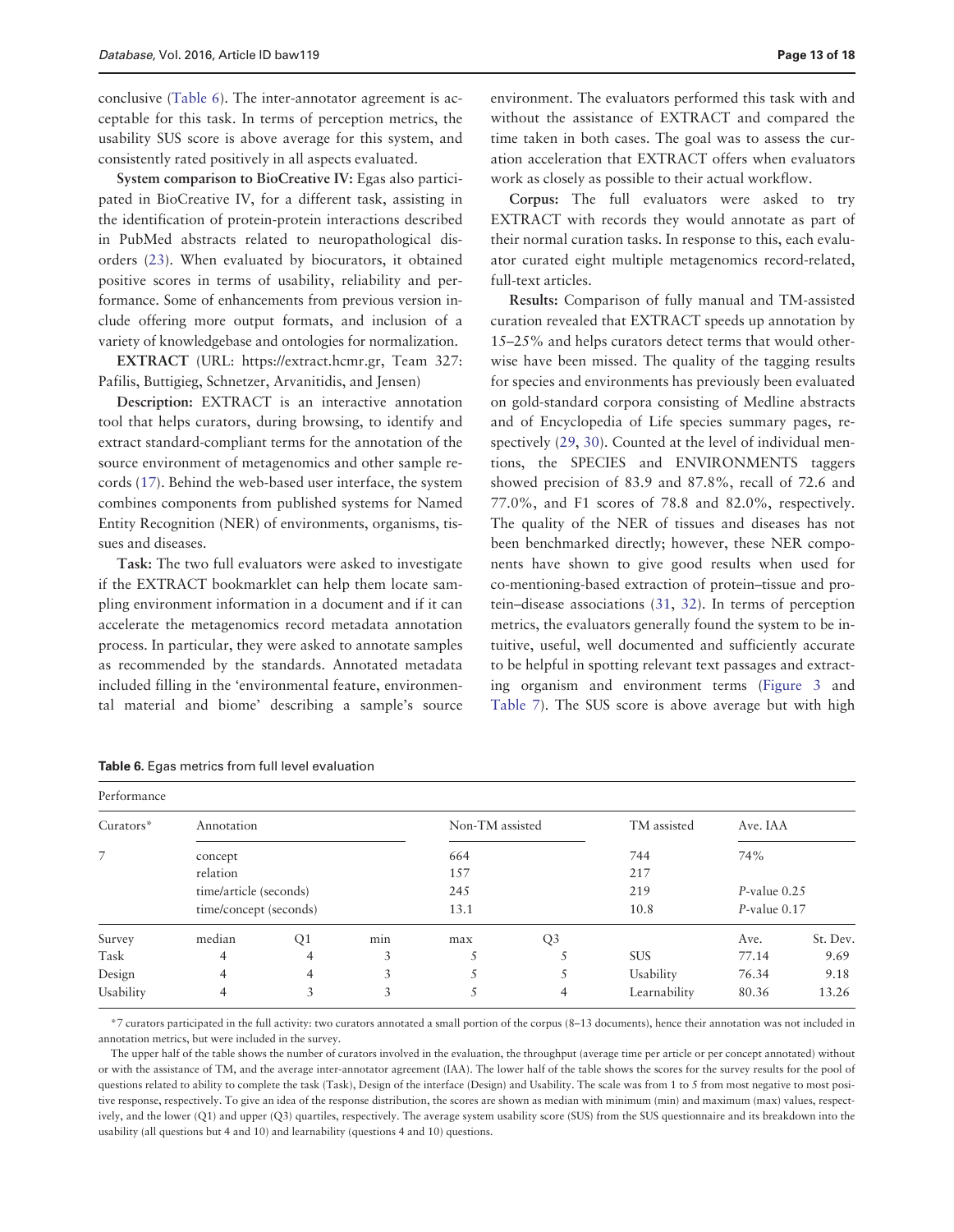<span id="page-13-0"></span>variability as it is the result of two users using EXTRACT in their own different curation pipelines.

GenDisFinder (URL: [http://biominingbu.org/GenDis](http://biominingbu.org/GenDisFinder) [Finder,](http://biominingbu.org/GenDisFinder) Team 294: Subramani and Natarajan)

Description: GenDisFinder is a web-based TM tool that aids in the extraction of known/novel/inferred human gene–disease associations from biomedical literature and further categorizes them using networks analysis. GenDisFinder has four different modules for the above tasks: ([1\)](#page-16-0) gene mention and normalization of gene/protein names with NAGGNER and ProNormz [\(33\)](#page-17-0), respectively, [\(2](#page-16-0)) disease mention identification and normalization using OMIM-based normalized disease phenotype dictionary, [\(3](#page-16-0)) identification and extraction of semantic relations between genes and diseases using a relation keyword dictionary and [\(4](#page-16-0)) construction of gene–disease association networks and further categorization. To the best of our knowledge, GenDisFinder is the first tool that integrates TM with network analysis to discover novel genes associated with a disease and provides an interface to view the interaction network.

Task: Curate a set of abstracts for gene-disease association. Curate genes, disease and gene–disease association relations. Also, validate the categorization of the abstract into novel, unknown or known gene–disease associations.

Corpus: This is an in-house, curated, gene–disease association corpus called the Human Gene-Disease Association (HGDA) corpus, which is available on-line from the website. From the GeneRIF database a randomly selected set of 500 sentences were manually annotated with gene name, disease name relation type and gene-disease association information by three domain experts. This defined the HGDA corpus for our TM methodology evaluation. The HGDA corpus contains PubMed ID, corresponding sentences, HGNC approved gene entries, OMIM phenotypebased disease entries and relation types such as genetic

Table 7. EXTRACT metrics from full level evaluation

| Survey median Q1 min max Q3 |  |  |                                            | Ave. St. Dev. |
|-----------------------------|--|--|--------------------------------------------|---------------|
| Task 4 3.25 1 4 4 SUS       |  |  |                                            | 77.5 20.0     |
|                             |  |  | Design 4.25 3.75 2 5 5 Usability 76.6 20.3 |               |
|                             |  |  | Usability 4 4 4 4 5 Learnability 81.2 18.7 |               |

The table shows the central tendency of the survey results for the pool of questions related to ability to complete the task (Task), Design of the interface (Design) and Usability. The responses were converted to a numeric scale from 1 (most negative response) to 5 (most positive response). To give an idea of the response distribution, the central tendency is described with the median along with minimum (min) and maximum (max) values, respectively, and the lower (Q1) and upper (Q3) quartiles, respectively. In addition, the average system usability score (SUS) from the SUS questionnaire and its breakdown into the usability (all questions but 4 and 10) and learnability (questions 4 and 10) questions are shown on the lower right. A score higher than 68 means the system scored better than average (other benchmarked systems).

variation, altered expression, regulatory modification, negative association or 'any'. The final HGDA corpus contains 157 unique genes, 96 unique diseases and 206 relations from 182 sentences.

Results: Note that only one curator participated in the full annotation task. Based on this unique user, the SUS score is lower than the average 68, and it seems to be mostly related to usability aspects, as learnability item had a score of 75. Other questions related to usability and help in task completion were mostly neutral (value 3) (Table 8). Based on the user feedback, the categories were renamed/ redefined to align with user's understanding.

MetastasisWay (MET, URL: [http://btm.tmu.edu.tw/](http://btm.tmu.edu.tw/metastasisway) [metastasisway](http://btm.tmu.edu.tw/metastasisway), Team 311: Dai, Su, Lai, Chang and Hsu)

Description: This is a curation tool developed as a Chrome browser extension which allows curators to review and edit concepts and relations related to metastasis directly in PubMed. PubMed users can view the metastatic pathways integrated from the large collection of research papers. The TM services support a wide range of biomedical concepts including gene, microRNA, neoplasm metastasis, cytoskeleton, cell movement, cell adhesion, neoplasms, tissues and organs. Based on the recognized concepts, the relations among them are determined and sent for visualization in the client-side browser.

Task: The task was to annotate abstracts with the nine biomedical concepts related to metastasis described above and also any relation within or between those concepts of the type positive regulation, negative regulation or neutral regulation.

Corpus: To collect a set of articles related to metastasis and its regulation, we searched PubMed with the query term 'EMT[title/abstract] AND TGF- $\beta$ [title/abstract]' (Note: EMT is epithelial-to-mesenchymal transdifferentiation). From the result, 300 abstracts were randomly selected as the curation dataset for the interactive TM task.

Table 8. GenDisFinder metrics from full level evaluation

| Survey    | median Q1 min max Q3 |  |  |                                    |             | Ave. St. Dev |
|-----------|----------------------|--|--|------------------------------------|-------------|--------------|
|           |                      |  |  |                                    |             |              |
| Task      | 3 3 3 3 3 SUS        |  |  |                                    | $57.50$ n/a |              |
| Design    |                      |  |  | 3.5 3 3 4 4 Usability 53.12 n/a    |             |              |
| Usability |                      |  |  | 3 3 3 3 3 1 Learnability 75.00 n/a |             |              |

The table shows the central tendency of the survey results for the pool of questions related to ability to complete the task (Task), Design of the interface (Design) and Usability. The responses were converted to a numeric scale from 1 (most negative response) to 5 (most positive response). To give an idea of the response distribution, the central tendency is described with the median along with minimum (min) and maximum (max) values, respectively, and the lower (Q1) and upper (Q3) quartiles, respectively. In addition, the average system usability score (SUS) from the SUS questionnaire and its breakdown into the usability (all questions but 4 and 10) and learnability (questions 4 and 10) questions are shown on the lower right. A score higher than 68 means the system scored better than average (other benchmarked systems).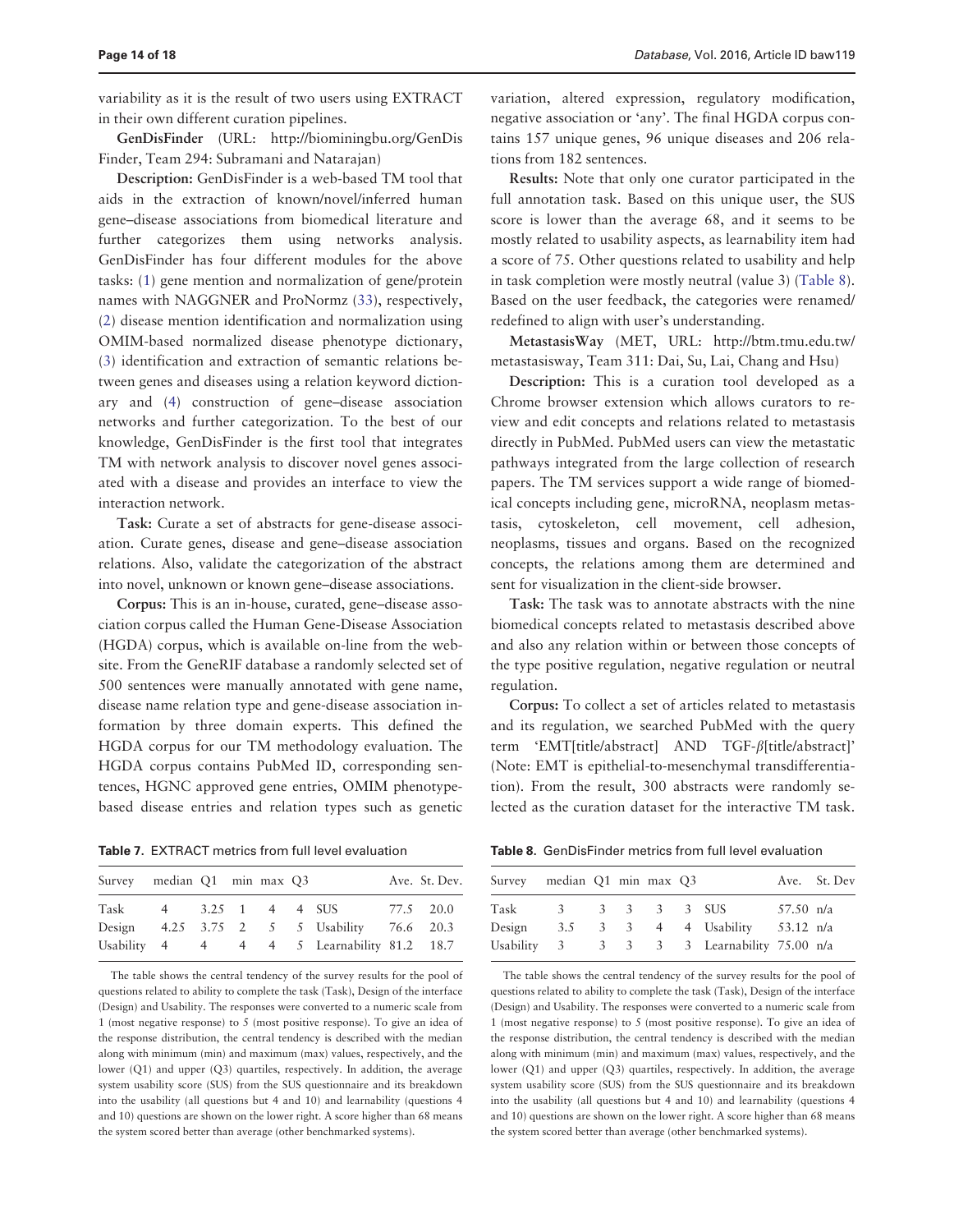<span id="page-14-0"></span>The data was split among six curators who participated in the task with overlapping sets.

Results: The annotation throughput of the non-TM-assisted task (but using BRAT, [http://brat.nlplab.org/stand](http://brat.nlplab.org/standoff.html) [off.html](http://brat.nlplab.org/standoff.html)) versus the TM-assisted task is slightly higher for the non-TM-assisted (Table 9). This unexpected result could be due to differences of extent of annotation (MetastasisWay annotates all bioconcept mentions and relations along with links to identifiers, whereas, in manual mode the user concentrated only on the sentences containing the relations, and in some cases, they did not normalize the annotated concepts). Despite the results above, the perception of usability measures are overall positive for this system with SUS score within the average range, consistent with results from the pre-designed task.

Ontogene [\(18](#page-16-0)) (URL: [http://www.ontogene.org,](http://www.ontogene.org) Team 364: Balderas-Martinez, Rinaldi, Contreras, Solano, Sanchez-Perez, Gama-Castro, Collado-Vides, Selman and Pardo)

Description: Ontogene is a platform for the curation of bioconcepts, such as miRNA, gene, disease, chemical and their relations.

Task: Use the OntoGene TM pipeline and the ODIN curation system to curate miRNAs in relation to one particular respiratory disease, idiopathic pulmonary fibrosis, from full length articles. Annotate miRNA names, target genes, transcription factors associated, organisms, diseases, levels of miRNA and some characteristics of the sample.

Table 9. MetastasisWay metrics from full level evaluation

| Performance         |                                            |                  |   |               |                            |              |
|---------------------|--------------------------------------------|------------------|---|---------------|----------------------------|--------------|
| Curators Annotation |                                            |                  |   | assisted      | Non-TM TM assisted         |              |
| 6                   | #abstracts Week1 46<br>#abstracts Week2 49 |                  |   |               | 40<br>44                   |              |
| Survey              | median                                     | $Q1$ min         |   | max O3        |                            | Ave. St. Dev |
| Task                |                                            | $4 \t 3.25 \t 1$ |   | $\mathcal{F}$ | 4 SUS                      | 68.75 5.41   |
| Design              | $\overline{4}$                             | 4                | 3 |               | 5 5 Usability 68.75        | 7.29         |
| Usability           | 4                                          | 3                | 2 | $5^{\circ}$   | 4 Learnability 68.75 14.58 |              |

The upper half of the table shows the number of curators involved in the evaluation, the throughput (number (#) of abstracts annotated per week) without or with the assistance of TM. The lower half of the table shows the central tendency of the survey results for the pool of questions related to ability to complete the task (Task), Design of the interface (Design) and Usability. The responses were converted to a numeric scale from 1 (most negative response) to 5 (most positive response). To give an idea of the response distribution, the central tendency is described with the median along with minimum (min) and maximum (max) values, respectively, and the lower (Q1) and upper (Q3) quartiles, respectively. In addition, the average system usability score (SUS) from the SUS questionnaire and its breakdown into the usability (all questions but 4 and 10) and learnability (questions 4 and 10) questions are shown on the lower right. A score higher than 68 means the system scored better than average (other benchmarked systems).

Corpus: For the miRNA corpus the articles were selected by PubMed search with the query: idiopathic pulmonary fibrosis AND microRNA. The final corpus contained 62 articles.

Results: Note that this system was specifically tailored for the RegulonDB [\(34\)](#page-17-0) curation pipeline, and was tested at the full level by RegulonDB curators. The results are very positive, the throughput of articles curated using Ontogene platform is much higher than the non-TM assisted mode. Also, the SUS score and other subjective measures are quite high for this system (Table 10). This shows that the integration of Ontogene in the curation pipeline has been successful.

System comparison to BioCreative IV: Ontogene also participated in BioCreative IV for a different task, assisting in the detection of Gene/Chemical/Diseases and their interactions in abstracts. The system used vocabularies and standard from the Comparative Toxicogenomics Database (CTD), in alignment with a parallel track [\(35\)](#page-17-0). In BioCreative V the task was performed with full-length articles in collaboration with curators of RegulonDB. The close collaboration between the team and the database seems to be a key factor for very positive overall impression on this system.

#### General observations

One of the important aspects of the interactive activity is that it exposes the systems to a reality check. We looked, for example, at the standards the systems offer for annotation [\(Table 2](#page-5-0)) and asked the set of curators who

|  | Table 10. Ontogene metrics from full level evaluation |  |  |  |  |  |  |
|--|-------------------------------------------------------|--|--|--|--|--|--|
|--|-------------------------------------------------------|--|--|--|--|--|--|

|                         | Performance                     |             |  |                      |  |                                  |  |              |  |  |  |  |
|-------------------------|---------------------------------|-------------|--|----------------------|--|----------------------------------|--|--------------|--|--|--|--|
|                         | Curators Annotation             |             |  | $Non-TM$<br>assisted |  | TM<br>assisted                   |  |              |  |  |  |  |
| $\mathfrak{Z}$          | #articles/day<br>$\blacksquare$ |             |  |                      |  | 12                               |  |              |  |  |  |  |
| Survey                  | median Q1 min max Q3            |             |  |                      |  |                                  |  | Ave. St. Dev |  |  |  |  |
| Task                    | $4 \quad$                       | $3 \quad 3$ |  | $5 \quad 5$          |  | <b>SUS</b>                       |  | 91.67 4.44   |  |  |  |  |
|                         |                                 |             |  |                      |  | Design 4 3.75 3 5 4.25 Usability |  | 90.62 6.25   |  |  |  |  |
| Usability $3 \t 3 \t 3$ |                                 |             |  |                      |  | 4  4  Learnability  95.83  5.55  |  |              |  |  |  |  |

The upper half of the table shows the number of curators involved in the evaluation, and the throughput (average time per article or per concept annotated) without or with the assistance of TM. The lower half of the table shows the central tendency of the survey results for the pool of questions related to ability to complete the task (Task), Design of the interface (Design) and Usability. The responses were converted to a numeric scale from 1 (most negative response) to 5 (most positive response). To give an idea of the response distribution, the central tendency is described with the median along with minimum (min) and maximum (max) values, respectively, and the lower (Q1) and upper (Q3) quartiles, respectively. In addition, the average system usability score (SUS) from the SUS questionnaire and its breakdown into the usability (all questions but 4 and 10) and learnability (questions 4 and 10) questions are shown on the lower right. A score higher than 68 means the system scored better than average (other benchmarked systems).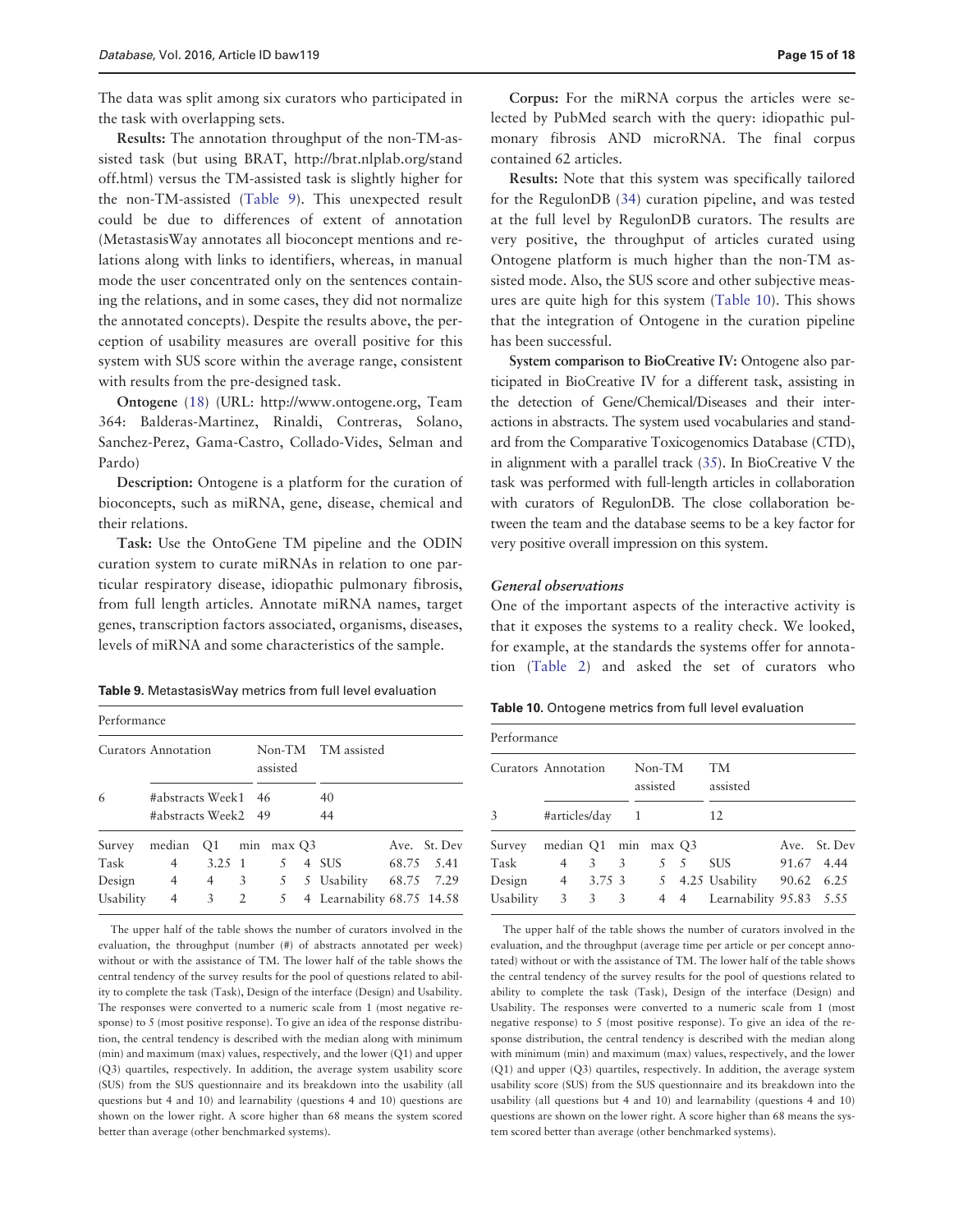participated in the full task which standards they use or intend to use in their work. The results are presented in Figure 5. The table on the left side lists the bioentity types and standards used with the bar graph on the right side depicts the number of curators using such standard. It is very positive to see that the standards implemented by the systems are indeed used by the community. The most voted vocabularies were the ones for taxonomy, disease/phenotype and gene/protein. As previously mentioned, gene–disease/phenotype was a common theme among the systems, and therefore the pool of curators recruited for this domain was over-represented. In addition, the number of vocabularies for disease/phenotype used among systems was more diverse than other topics, with Disease Ontology and MeSH terms being the top ones used by the users who participated in the survey. This reflects the reality that disease/ phenotype concepts are represented in numerous medical vocabularies and the expansion of sub-types has been driven by the data needs of the user community ([36\)](#page-17-0).

The complexity of the curation tasks differed considerably among the systems, the highest complexity was within the BELIEF system, where the user has to code in a certain modeling syntax (BEL). Interestingly, we found that given this complex task the system can actually help the curator to suggest or check the correct BEL syntax for the expression (the performance using the system was higher than the non-TM assisted).

In a few cases, the evaluation revealed important differences in the way the user and the system approach the curation. In one case, the biocuration task asked curators to curate all the mentions extensively, including relations and

normalization proposed by the system, whereas in reality the users would only be interested in curating the subset that is most relevant to them. In another case, the task included categorizing gene–disease associations into known, novel and unknown. However, the definitions of novel and unknown as defined by the system were not intuitive to the users. The term 'novel' was used by the system to indicate that the association of the gene to a disease was based on the association network, while for the user this would be an inference, not a novelty. Whereas the term 'unknown' was used for gene-disease relations found in the text that are not yet in the system, which for the user would be a novelty (experimental evidence of association).

Overall users had a satisfactory experience with the system(s) they tested, and in terms of performance and usability measures, a few systems have been consistent throughout the evaluation and seem to have promising potential for wider adoption. It is worth noting that this was mostly the case for the teams that worked very closely with the users. We should also highlight that the system tackling the metagenomics needs has been tested in the context of different biocuration pipelines, and although an extensive evaluation could not be done, it seems that it is a promising tool, not only to the two curators but to the 10 additional users who tried it during the partial task.

BioCreative has served a catalyst of interactions between the NLP and the biocuration community since 2010. As a result, the systems participating repeatedly in the BioCreative IAT task (e.g. Argo and Ontogene) have improved their performance over time. In addition, in the annual International Society for Biocuration (ISB) meetings,

| <b>Bioentity</b>   | <b>Standard/Database</b>    | <b>System</b>                       |                                |  |              |    |    |
|--------------------|-----------------------------|-------------------------------------|--------------------------------|--|--------------|----|----|
| Itaxonomy          | <b>NCBI taxonomy</b>        | <b>EXTRACT, Ontogene</b>            |                                |  |              |    |    |
| lenvironment       | <b>Environment Ontology</b> | <b>IEXTRACT</b>                     |                                |  |              |    |    |
|                    | <b>NCI Thesaurus</b>        | egas                                |                                |  |              |    |    |
|                    | <b>MeSH</b>                 | <b>BELIEF, Ontogene</b>             |                                |  |              |    |    |
| disease/phenotype/ | <b>UMLS</b>                 | Argo                                |                                |  |              |    |    |
| symptoms           | <b>HPO</b>                  | egas                                |                                |  |              |    |    |
|                    | DO                          | MetastasisWay, EXTRACT              |                                |  |              |    |    |
|                    | OMIM (Phenotype)            | <b>GenDisFinder</b>                 |                                |  |              |    |    |
| Process/complex    | GO                          | <b>BELIEF</b>                       |                                |  |              |    |    |
| <b>miRNA</b>       | RegulonDB                   | Ontogene                            |                                |  |              |    |    |
|                    | <b>MirTarBase</b>           | MetastasisWay                       |                                |  |              |    |    |
| drug/chemical      | ChEBI                       | Argo, BELIEF                        |                                |  |              |    |    |
| gene/protein       | UniProt                     | Argo, BELIEF                        |                                |  |              |    |    |
|                    | <b>OMIM</b>                 | egas                                |                                |  |              |    |    |
|                    | EntrezGene                  | BELIEF, GenDisFinder, MetastasisWay |                                |  |              |    |    |
|                    | <b>HGNC</b>                 | BELIEF, egas                        |                                |  |              |    |    |
|                    |                             |                                     |                                |  | $\mathsf{R}$ | 12 | 16 |
|                    |                             |                                     | Number of users using standard |  |              |    |    |

Figure 5. Usage of standards/databases proposed by the systems. The table describes most of the bioentities and standards/databases proposed by the different systems, and the bar graphs show the number of IAT evaluators using each standard/database. Note that environment is a specialized bioentity type which is only used by the microbial and metagenomics communities. Data from 25 users.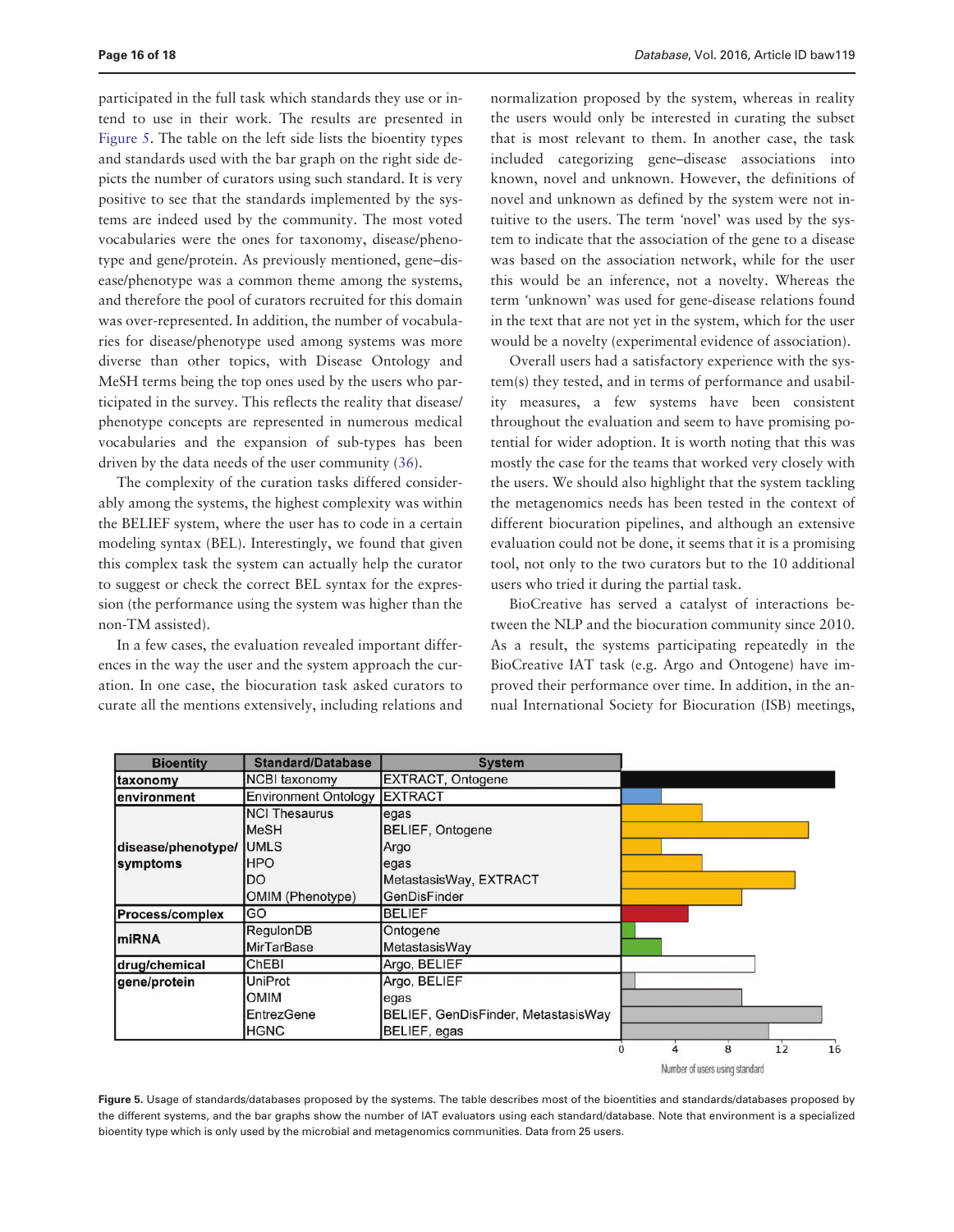<span id="page-16-0"></span>the subject of TM for biocuration has moved from isolated talks within 'Literature collection & curation' session (ISB 2008–2010) to its own session/workshops 'Text/literature Mining' (ISB 2011–2016). The biocuration community is now very actively exploring and evaluating tools, especially for the need of scaling up curation ([37](#page-17-0)). Moving forward the interactive task will work on refining and documenting the metrics for assessing interactive systems, and exploring TM use in several other real-word and large-scale applications beyond database curation. The panel discussion in BioCreative V on TM applications highlighted needs of TM in several areas that can have an interactive component, and which are at a nascent stage of development. Finally, we have asked both the teams and the users about the experience in participating in the IAT activity. Both groups find participation a positive and rewarding experience overall.

#### Supplementary data

[Supplementary data](http://database.oxfordjournals.org/lookup/suppl/doi:10.1093/database/baw119/-/DC1) are available at Database Online.

#### Acknowledgements

We would like to acknowledge all the users and team members who have participated in this activity throughout BioCreative.

#### **Funding**

National Institutes of Health [R13GM109648 to C.N.A., P41HG003751 and U54GM114833 to K.R. and M.M.]; Intramural Research Program at National Library of Medicine to Z.L.]; National Institutes of Health Office of Director [R24OD011883 to N.V.]; the US Department of Energy [DE-SC0010838 to C.H.W. and L.H.]; National Science Foundation [#1340112 to L.C., DBI#1356374 for B.F.]; Ontario Research Fund; the European Molecular Biology Laboratory; Facultad de Ciencias, UNAM; the post-doctoral program fellowship from DGAPA-UNAM to Y.I.B.-M.

Conflict of interest. None declared.

#### References

- 1. Hirschman,L., Yeh,A., Blaschke,C. and Valencia,A. (2005) Overview of BioCreAtIvE: critical assessment of information extraction for biology. BMC Bioinformatics, 6, S1.
- 2. Krallinger,M., Morgan,A., Smith,L. et al. (2008) Evaluation of text-mining systems for biology: overview of the Second BioCreative community challenge. Genome Biol., 9, S1.
- 3. Leitner,F., Mardis,S., Krallinger,M. et al. (2010) An Overview of BioCreative II.5. IEEE/ACM Trans. Comput. Biol. Bioinformatics, 7, 385–399.
- 4. Arighi,C., Lu,Z., Krallinger,M. et al. (2011) Overview of the BioCreative III Workshop. BMC Bioinformatics, 12, S1.
- 5. Wu,C.H., Arighi,C.N., Cohen,K.B. et al. (2012) Editorial: BioCreative-2012 Virtual Issue. Database (Oxford), 2014, bas049.
- 7. Lu,Z. and Hirschman,L. (2012) Biocuration workflows and text mining: overview of the BioCreative 2012 Workshop Track II. Database, 2012, bas043.
- 8. Arighi, C., Roberts, P., Agarwal, S. et al. (2011) BioCreative III interactive task: an overview. BMC Bioinformatics, 12, S4.
- 9. Arighi,C., Carterette,K.B., Cohen,K.B. et al. (2012) An overview of the BioCreative 2012 Workshop Track III: interactive text mining task. Database (Oxford), 2012, bas056.
- 10. Zheng,K., Vydiswaran,V.G., Liu,Y. et al. (2015) Ease of adoption of clinical natural language processing software: an evaluation of five systems. J. Biomed. Inform., 58, S189–S196.
- 11. Kim,S., Dogan,R.I., Chatr-aryamontri,A. et al. (2016) BioCreative V BioC Track Overview: Collaborative Biocurator Assistant Task for BioGRID. Database, 2016-0059.R2.
- 12. Comeau,D.C., Dogan,I.R., Ciccarese,P. et al. (2013) BioC: a minimalist approach to interoperability for biomedical text processing. Database, 18, bat064.
- 13. Oughtred,R., Chatr-Aryamontri,A., Breitkreutz,B.J. et al. (2016) BioGRID: a resource for studying biological interactions in yeast. Cold Spring Harbor Protocols, 2016, pdb.top080754.
- 14. Likert,R. (1932) A technique for the measurement of attitudes. Arch Psychol, 22, 55.
- 15. Matis-Mitchell,S., Roberts,P., Tudor,C.O. and Arighi,C.N. (2013) BioCreative IV interactive task. In: Proceedings of the Fourth BioCreative Challenge Evaluation Workshop, Bethesda, MD, Vol. 1, pp. 190–203.
- 16. Bangor,A., Kortum,P. and Miller,J. (2008) The system usability scale (SUS): an empirical evaluation. Int. J. Hum. -Comp. Interact., 24, 574–594.
- 17. Pafilis,E., Buttigieg,P.L., Ferrell,B. et al. (2016) EXTRACT: interactive extraction of environment metadata and term suggestion for metagenomic sample annotation. Database (Oxford), baw005.
- 18. Balderas-Martinez,Y.I., Rinaldi,F., Contreras,G. et al. (2015) Biocuration of microRNAs in idiopathic pulmonary fibrosis. In: Proceedings of the Fifth BioCreative Challenge Evaluation Workshop, 435–441.
- 19. Batista-Navarro,R., Carter,J. and Ananiadou,S. (2016) Argo: enabling the development of bespoke workflows and services for disease annotation. Database (Oxford), 2016, baw066.
- 20. Rak,R., Batista-Navarro,R.T., Rowley,A. et al. (2014) Textmining-assisted biocuration workflows in Argo. Database, 2014, bau070.
- 21. Dai,H.J., Su,C.H., Lai,P.T. et al. (2016) MET network in PubMed: a text-mined network visualization and curation system. Database (Oxford), 2016, baw090.
- 22. Matos,S., Campos,D., Pinho,R. et al. (2016) Mining clinical attributes of genomic variants through assisted literature curation in Egas. Database (Oxford), 2016, baw096.
- 23. Campos,D., Lourenco,J., Matos,S. and Oliveira,J.L. (2014) Egas: a collaborative and interactive document curation platform. Database (Oxford), 2014, bau048.
- 24. Subramani,S. and Natarajan,J. (2015) An integrated text mining system based on network analysis for knowledge discovery of human gene-disease associations (GenDisFinder). Proceedings of the Fifth BioCreative Challenge Evaluation Workshop, 427–434.